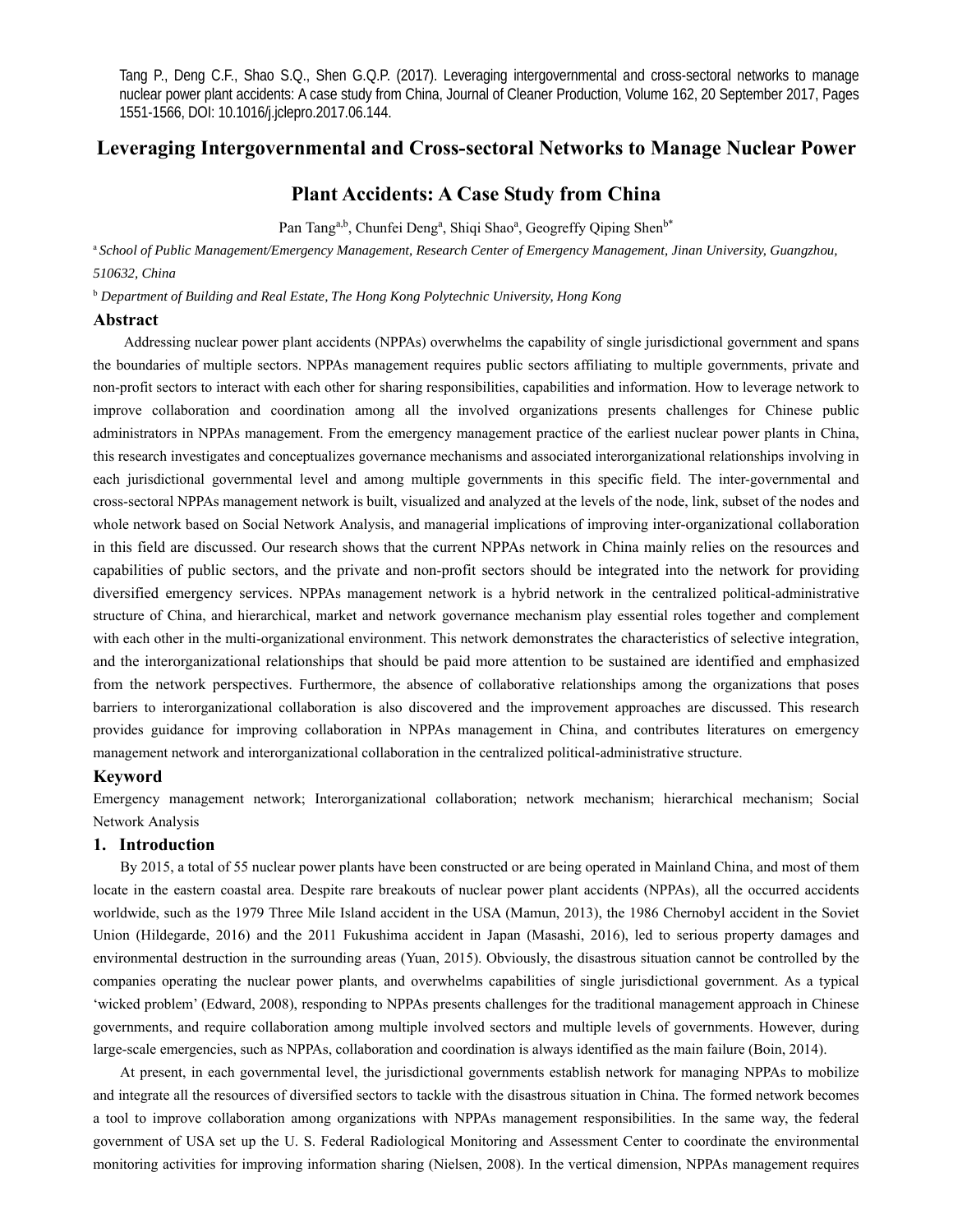multiple levels of jurisdictional governments to address the disastrous situation collaboratively. In China, according to the institutional arrangement of NPPAs management, the inter-governmental network is activated by provincial government once the nuclear pollution exceeds the boundary of nuclear power plants, and a whole network consisting of sub networks in multiple governmental levels forms and expands from top to down. The hierarchical mechanism is employed to arrange the inter-governmental relationships and improve the collaboration. Therefore, NPPA management involves inter-governmental and cross-sectoral collaboration and interactions and how to coordinate all of these organizations toward common objectives is an existing problem. In China, the NPPA management network is actually a hybrid one blending the hierarchical characteristics and network properties. In current time, NPPAs management networks in each governmental levels are designed and established independently, and how these networks interact and operate collaboratively and smoothly is an existing problem. Second, NPPA management is particularly expected to be urgent and decisive. The fragmentation of governmental and sectoral administrative boundaries is compounded by problems of limited time, along with limited understanding of each individual's roles and responsibilities among the involved organizations (Moynihan, 2005). Consequently, a particular lack of continuity and collaboration exists in NPPA management. Finally, in NPPAs management practice, the inter-organizational hierarchy and network arrangement are both employed to mediate the conflicts and improve collaboration among organizations. How hierarchical principles and network properties are meld and combined within this hybrid networks to shape inter-organizational interaction is existing problem with little empirical examination (Hermansson, 2016).

The existing literature on intergovernmental and interorganizational networks are mainly empirical research in western contexts. Network governance mechanism is treated as the main tool to arrange inter-organizational relationships, and hierarchical principles are always neglected (Beck, 2013; Kapucu, 2008). However, in the centralized political–administrative structure of China, one organization is not only the formal subordinate of the others, but also interacts and collaborate with others in the horizontal direction during NPPAs management. How to leverage the inter-governmental and cross-sectoral network to manage NPPAs is an existing problem in Chinese context, and present gap of the existing research. The fundamental challenges cover adopting and combining multiple governance mechanisms, and designing the effective network structure for improving collaboration in the multiple organization environment (Lei, 2015). Those are the key factors to regulate the network operation and determines the network effectiveness (Provan, 2012; Chad, 2015).

In this research, the earliest nuclear power base consisting of two power plants locating in the Shenzhen City, Guangdong Province in Southeastern China is selected as an empirical case. It provides a precious opportunity to examine and refine the conceptualization of NPPA management networks involving multiple levels of governments and multiple sectors. First, what kind of governance mechanisms are employed and combined to improve collaboration and coordination in Chinese centralized political-administrative structure context. Second, the organizations with formal responsibilities from multiple governmental levels and the diversified inter-organizational relationships among them are investigated. Third, this research aims to examine the whole intergovernmental and cross-sectoral network structure of NPPA management in China, and the network characteristics and their effects on the interorganizational interactions are discussed. This study proposes implications of NPPA management for improving inter-organizational collaboration and coordination. The content analysis of official regulations and emergency operation plans of NPPA management are used to examine the empirical case. Social network analysis (SNA) (Scott, 2013) is employed to represent, visualize, measure, and analyze the whole intergovernmental and cross-sectoral network. This research provides a conceptual framework to understand the intergovernmental and cross-sectoral interaction and the governance mechanisms in this specific filed. It also demonstrates the structure characteristics of the NPPAs management network, and guides the improvement of NPPAs management networks and the institutional arrangements reformation in this specific filed.

## **2. Literature review and theoretical background**

The section presents previous network research in emergency management (Hu, 2015), which this research builds on and contributes to.

#### **2.1 Collaborative emergency management**

Large-scale emergencies require bringing together all stakeholders and holistic management (Comfort, 2006a; Comfort, 2006b). Public organizations affiliating to multiple levels of governments, private and nonprofit organizations should communicate information, share resources and expertise, and conduct joint decision-making and coordinated efforts to address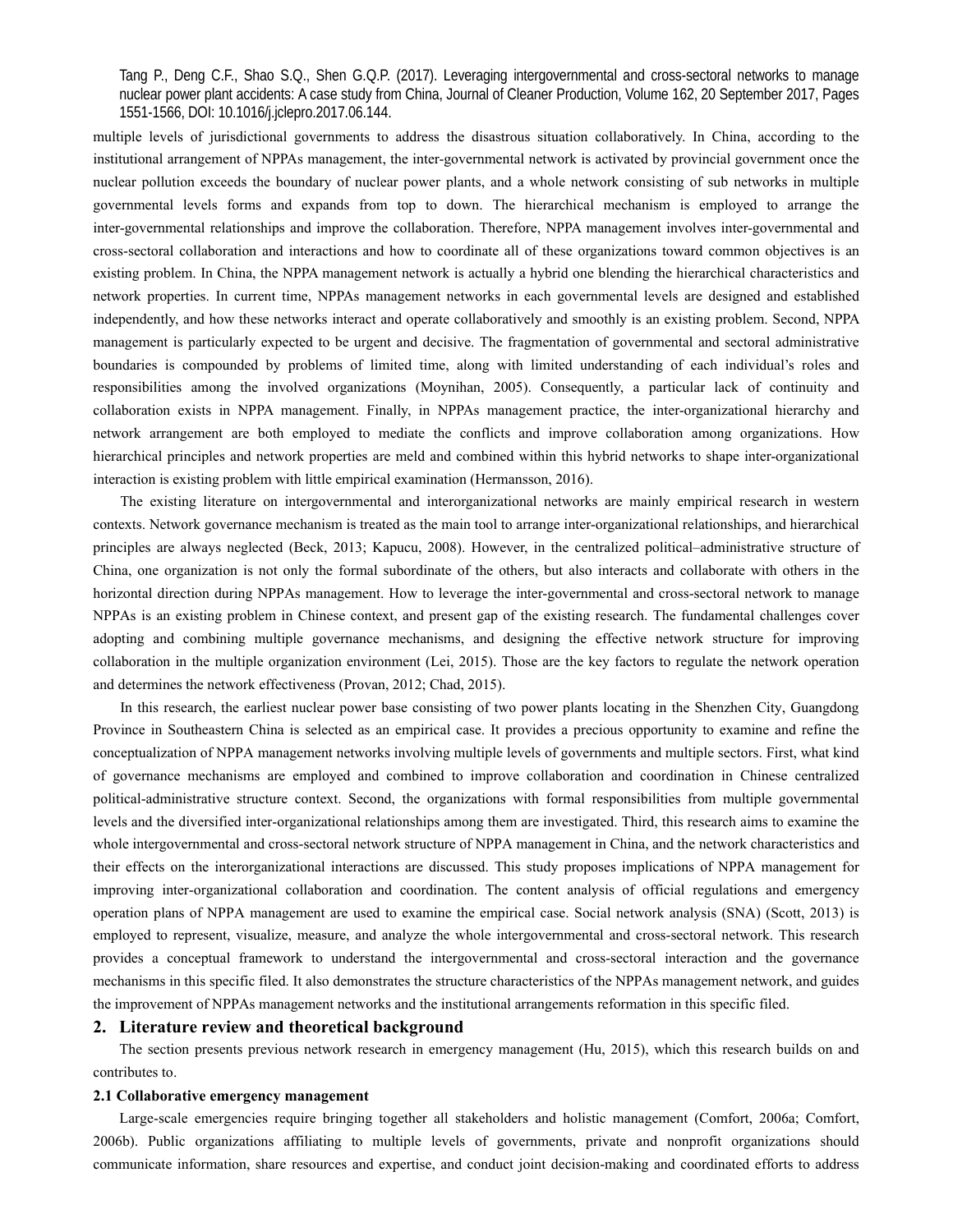such complex issues (Kapucu, 2012, 2014). In fact, emergency management is typically a dynamic process of interorganizational collaboration involving interactions and exchanges among interdependent organizations toward achieving common objectives (Thomson, 2009). The main challenges are how to improve the interorganizational collaboration, where multiple governance mechanisms need to be mobilized (Rodriguez, 2007). The hierarchical mechanism influences behavior by imposing constraints and characterizes interactions among organizations with hierarchical/vertical relationships. In particular, the political–administrative structure in China is hierarchical, and centralized command and control are mainly employed to regulate the inter-organizational relationships in emergency management. Meanwhile, the growing number of horizontal interorganizational relationships require management tools falling outside the boundaries of hierarchical structure.

Market and network mechanisms provide another supplement approaches to improve collaboration in this multi-organization environment. Market mechanisms rely on prices or incentives reorienting the desires of organizations and their behavior. Such mechanism is an effective tool to combine resources of private organizations to emergency management. Network governance emphasizes the shared value and trust to encourage interorganizational collaboration. Each governance mechanism represents different modes of interactions and exchanges with its own specific logic (Powell, 1990). Formal control in the form of unified and centralized command is an important mean to coordinate the diversified and dispersed network actors quickly. Network governance based on trust and work relationships can act as a low-cost alternative to formal control mechanisms to improve interorganizational collaboration. In emergency management practice, all of the governance mechanisms can be combined and completed with each other to pursue shared objectives (Moynihan, 2007). However, there is a shortage of empirical research on how to employ and combine these governance mechanisms to improve inter-organizational collaboration in the Chinese centralized political-administrative structure (Hermansson, 2016).

Interorganizational networks have become one of the most preferred tools to manage large-scale emergencies requiring the involvement of multiple governments and organizations (Kapucu, 2006, 2014). They provide an adaptive and flexible approach to address complex issues spanning organizational boundaries, such as emergency management, and are shaped by organizational, environmental, and political-administrative contexts. Although networks comprise a range of interactions among multiple stakeholders, a focus on governance involves employing institutions and structures of authority and collaboration to allocate resources, and to coordinate and control joint actions across the network as a whole (Provan, 2010). According to existing literature, the emergency management network doesn't replace hierarchical administrative structures; instead, it adds one more layer of interorganizational interactions, as public sectors are interwoven with counterparts from the same government, or other governments of the same sort (O' Toole, 2014). Therefore, the inter-organizational relationships consist of both hierarchical and horizontal ones depending on the governance mechanism for regulating their interactions.

#### **2.2 Network analysis in emergency management**

Over the past decades, increasing attentions have been paid to the research and practice of collaborative network structure arrangements, and their effects on participants and network effectiveness in emergency management (Comfort, 2006; Hu, 2015; Kapucu 2006). Especially, SNA is used to measure the structural and relational patterns of emergency management networks. In contrast to conventional statistical analysis focusing on the attributes of actors, network analysis emphasizes interactions among actors and refers to a broad range of methods for analyzing theoretical constructs and concepts that are defined as relational processes and outcomes (Scott, 2013).

Most of the literature applied SNA to identify the key organizations and analyze the embeddedness of network nodes and its effects on individual behavior in emergency management networks (Hu, 2015; Branda, 2014; Kun, 2007). Kapucu identified the key organizations in emergency response network of the September 11, 2001 terrorist attacks (Kapucu, 2006). In the subsequent research, he employed the SNA tool to build and analyze the interorganizational network of the Federal Response Plan, the National Response plan, and the National Response Framework to examine the evolution of disaster management systems in the USA, and network degree centrality analysis demonstrates that network complexity increases (Kapucu, 2009). Kapucu examined the betweenness centrality in interagency communication networks and explored factors contributing to effective interorganizational communication, and those factors inhibiting their development (Kapucu, 2006). Hossain applied centrality measures to represent the interconnectedness of nodes in the emergency response network and tested the hypotheses of their implications on improving interorganizational coordination (Hossain, 2008). Furthermore, researchers applied SNA to compare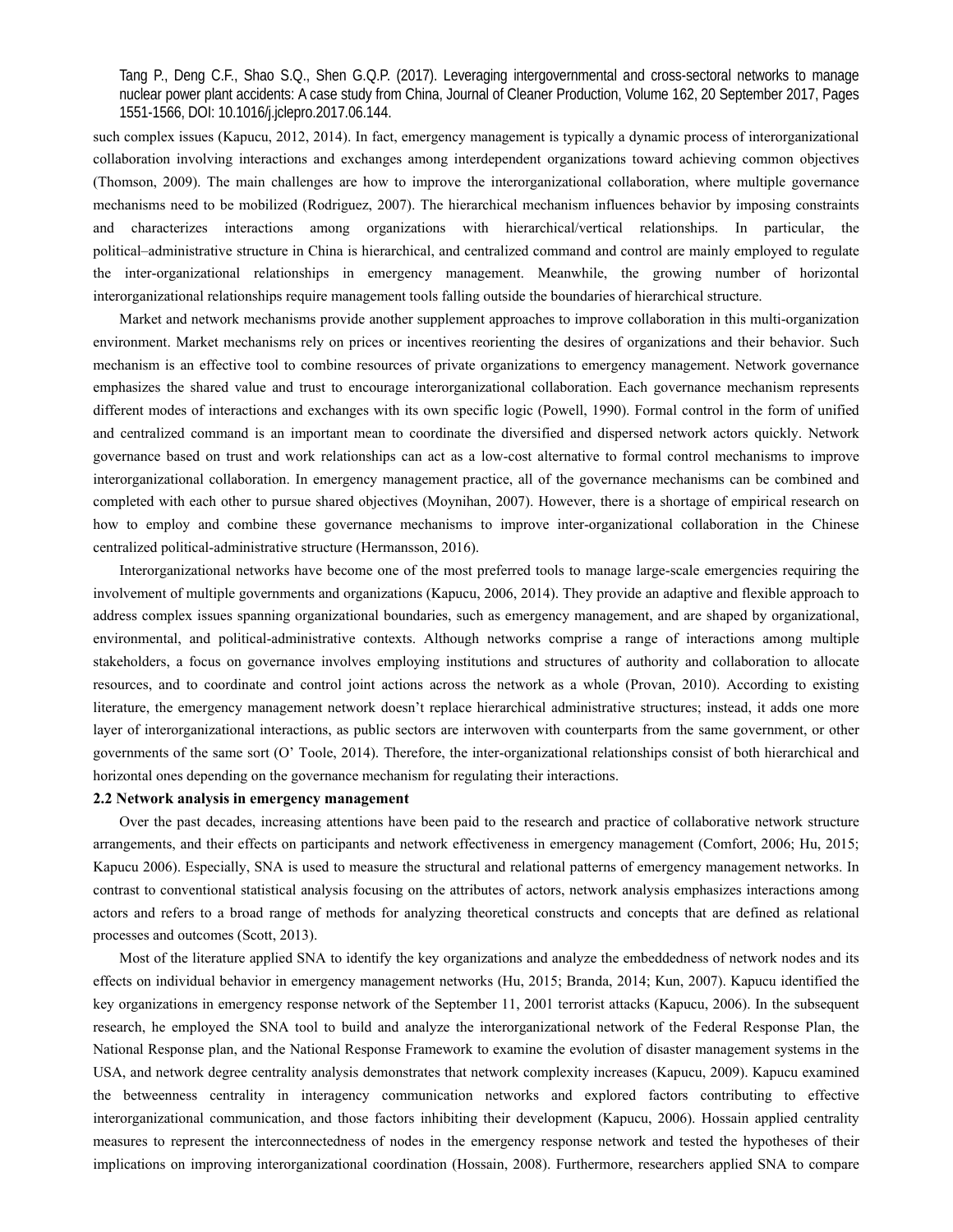formal emergency management networks and actual networks, and evaluate the performance of the networks to improve relevant policies and systems. Kapucu analyzed the outcomes of emergency management networks through the structure and interorganizational interactions, and discussed the structural difference between formal versus informal and planned versus actual networks (Kapucu, 2011). Hu built the affiliation networks of actual disaster response networks with formal networks and applied SNA to measure the degree centrality of organizations to understand how organizations can effectively coordinate activities during emergencies (Hu, 2015). Relatively less research focused on the subgroups of networks through clique analysis and structural equivalence analysis in the emergency management network. By investigating the intergovernmental and cross-sectoral interactions of the response to Hurricane Katrina, Kapucu discovered that boundary spanners play important roles in linking subsets of organizations by clique analysis (Kapucu, 2010). Guo employed the block model to analyze the entire network structure of a municipal government in China and analyzed the structural properties of structural holes and intermediaries in the context of the Chinese local government (Guo, 2015).

Overall, despite the existing considerable research on network structures in the past decade, they have examined the structure of dyadic or triadic relationships and not the entire network. The existing network research in emergency management has been critiqued for the lack of theory construction, methodological rigor, and conceptual clarity (Hu, 2015). In particular, theoretical foundations concerning governance mechanisms and their connections to network configuration and designing are left and unexamined. Moreover, these research only consider the interorganizational interactions in the horizontal dimension, and think that the hierarchical relationships pose barriers to collaboration among organizations and neglect them in building the emergency management network. Finally, the existing literature mainly conducted research on emergency management network in a singular government level. Intergovernmental collaboration and how it affects the network structure and operations still require further investigation. All of these gaps motivate our research.

### **3. Case description, data source, and research method**

## **3.1 Case description**

Both the Daya Bay and Ling Ao Nuclear Power Plants are in the same nuclear power base locating in Shenzhen City, Guangdong Province, China, and are the earliest nuclear power plants in China. NPPAs in these plants will make the around area be exposed to the risk of radiative pollution (Duncan, 2014). As shown in Figure 1, the nuclear power plants are represented by a special icon and locate at the seaside. The around region covered within a 10 miles radius from the nuclear power plants is called the plume exposure pathway, in which the radiative pollution is critical. The provincial, municipal, and local governments and operational company of the nuclear power plants are required to collaborate with each other to reduce the damages for protecting the health and safety of the public and the environment.

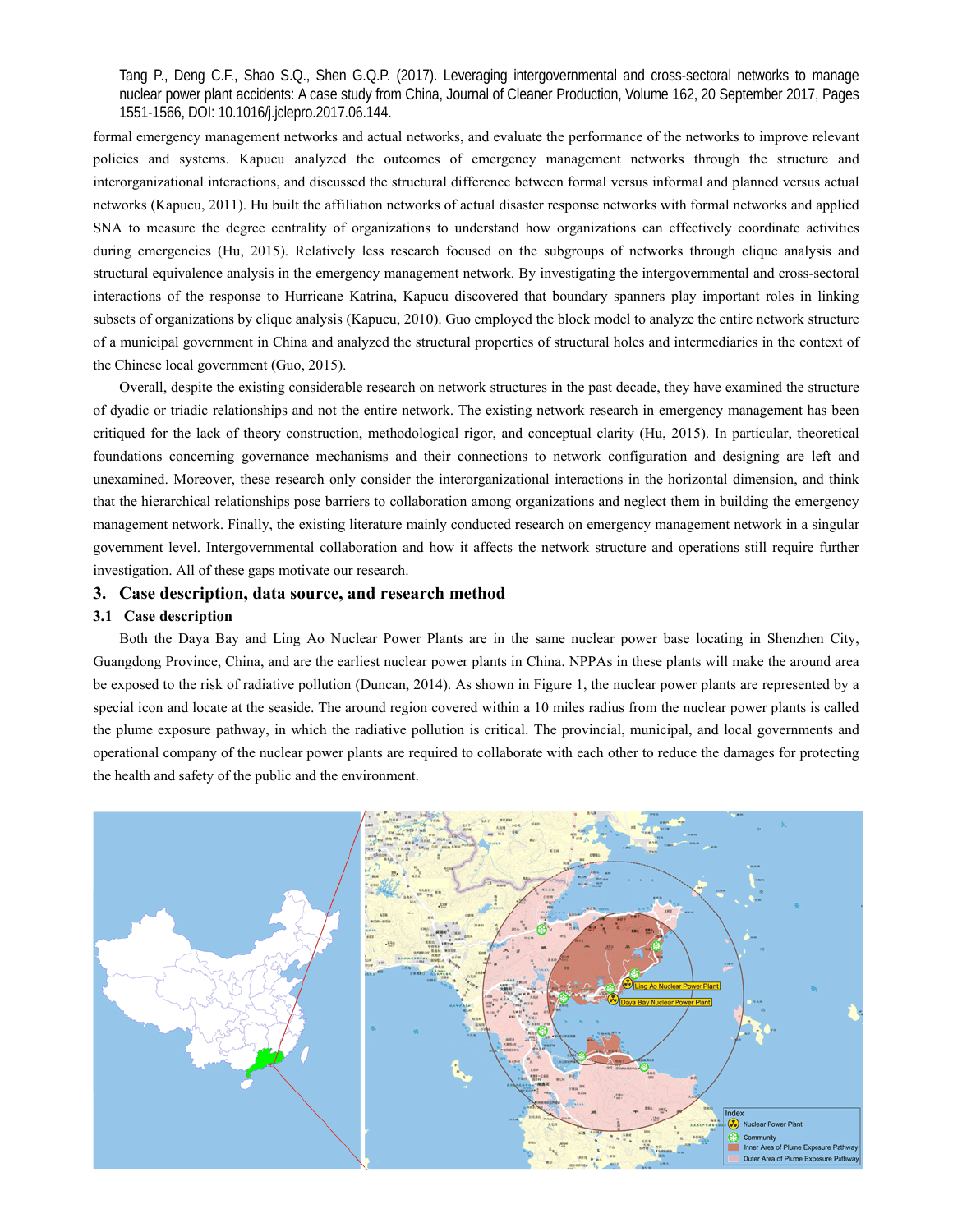## **Figure 1.** The map of nuclear power plants and the plume exposure pathway zone

The official regulations on nuclear safety in China state that the operators take charge of on-site emergency management of NPPAs within the scope of the nuclear power plants, which is a secured zone. Multiple levels of jurisdictional governments are responsible for protecting residents, properties and the environment in communities surrounding the nuclear power plants, particularly in areas within the plume exposure pathway. That is called off-site NPPA management. In the existing institutional arrangement, the Guangdong provincial government arranges for the Department of Environmental Protection of Guangdong Province to coordinate all the responsible organizations for managing the NPPAs in the nuclear power plants. In the municipal governmental level, the Emergency Management Office of Shenzhen City is responsible for coordinating with all the organizations in this level to tackle with NPPAs. In practice of NPPA management, multiple levels of jurisdictional governments collectively conduct extensive planning, exercises, and outreach to better protect the surrounding communities in the event of NPPAs. Once the NPPAs break out and the pollution exceed the operational region of the nuclear power plants, the operation company should report the information to Guangdong provincial government. The Guangdong provincial governments' officials make the decision of evacuating and sheltering residents of the surrounding communities of the NPPAs and activate the inter-governmental NPPA management network. This context provides an opportunity to examine intergovernmental and cross-sectoral collaboration in the field of NPPA management in China.

#### **3.2 Data sources**

This research focuses on the institutional network involved in managing NPPAs, which consists of formal inter-organizational relationships among organizations with NPPA management responsibilities. Two main data sources are involved. First, official documents on managing NPPAs were collected for identifying the involved organizations and their interaction. The main documents are list in Table 1. Those provide credible data for building NPPA management network. In particular, the emergency operation plans specify each organization's role, responsibilities and tasks, and provide guidance to coordinate efforts of participating organizations in each government level during emergency management of NPPAs. Second, one public officials from the Department of Environmental Protection of Guangdong Province and two emergency managers from the Emergency Management Office of Shenzhen City were interviewed to investigate the involved organizations and governance mechanisms for managing and controlling network actors in each level of government. These data sources complement with each other and enrich our understanding of the emergency management networks of NPPAs in this research.

| No.            | Name of the official document                                                                                                             |
|----------------|-------------------------------------------------------------------------------------------------------------------------------------------|
|                | National Emergency Operation Plans for Nuclear Accidents in China <sup>1</sup>                                                            |
| 2              | Prevention and Controlling of Radioactive Pollution Act <sup>2</sup>                                                                      |
| 3              | Regulations on Emergency Management for Nuclear Power Plant Accidents <sup>3</sup>                                                        |
| 4              | Emergency Operation Plans for Nuclear Accidents of Guangdong Province <sup>4</sup>                                                        |
| $\overline{5}$ | Regulation on Prevention and Emergency Management for Nuclear Accidents<br>of Civil Nuclear Facilities in Guangdong Province <sup>5</sup> |
| 6              | Offsite Emergency Plan of Nuclear Accidents in the Daya Bay and Ling Ao<br>Nuclear Power Plants <sup>6</sup>                              |
|                | White Paper of Nuclear Emergency Management in China <sup>7</sup>                                                                         |

| <b>Table1.</b> The list of collected official documents on NPPA management |  |  |
|----------------------------------------------------------------------------|--|--|
|----------------------------------------------------------------------------|--|--|

#### **3.3 Research method**

This research focus on the institutional emergency management network and governance mechanisms of achieving interorganizational collaboration in NPPAs management as a case study (Yin, 2013). The main purpose of this study is to examine the structure and patterns of network relationships and their effects on the behavior of participators and their interaction. SNA (Scott, 2013) has gained prominence in emergency management research for the investigation of relational and structural

 1 http://www.gov.cn/yjgl/2013-07/09/content\_2443474.htm, accessed on 26th November 2016

<sup>2</sup> http://www.gov.cn/fwxx/content\_2265078.htm, accessed on 26th November 2016

<sup>3</sup> http://www.gov.cn/fwxx/content\_2265078.htm, accessed on 26th November 2016

<sup>4</sup> http://www.gdemo.gov.cn/yasz/yjya/zxya/sgznlya/200808/t20080811\_61210.htm, accessed on 26th November 2016

<sup>5</sup> http://fgk.chinalaw.gov.cn/article/dffg/201007/20100700337022.shtml, accessed on 26th November 2016

<sup>6</sup> http://www.psxq.gov.cn/main/a/2012/k01/a415\_1721.shtml, accessed on 26th November 2016

<sup>7</sup> http://news.xinhuanet.com/politics/2016-01/27/c\_1117908680\_10.htm, accessed on 26th November 2016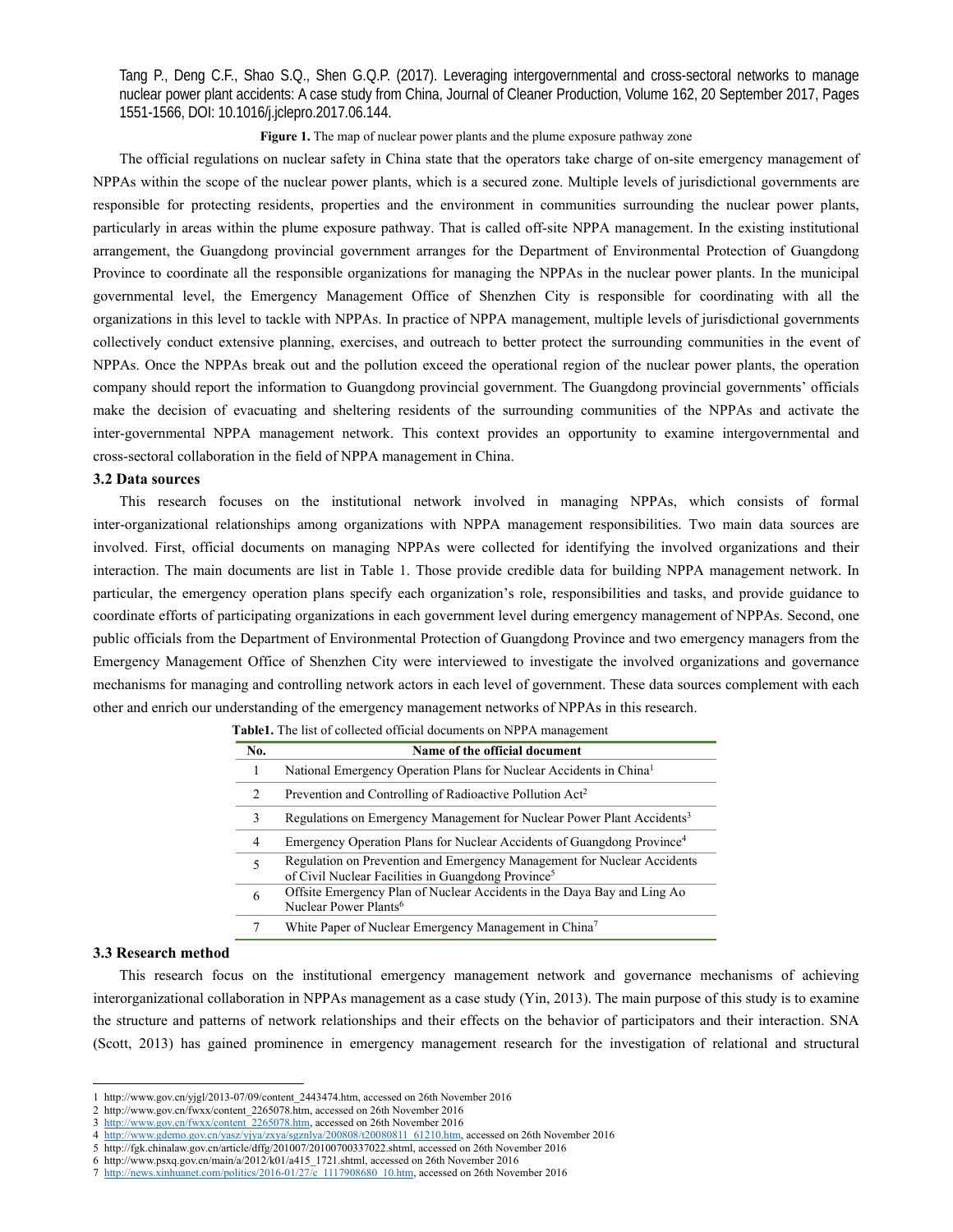properties of networks. In this research, the SNA tool NetMiner<sup>8</sup> was employed to visualize and measure the network structure.

The four steps in conducting network analysis and discussing emergency management networks for NPPAs management include (1) identifying the organizations and defining the boundary of the network; (2) evaluating interorganizational relationships; (3) visualizing the network; (4) analyzing the emergency management network; and (5) discussing the network analysis results and how to improve the design of the emergency management network.

SNA provide an effective tool to measure the network structure configuration. The detailed network measures involved in this research is list as following:

#### **(1) Centrality analysis**

Centrality measures the embeddedness of a node and indicate the positions of the node in the whole network, which influences the behavior of organizations in NPPA management. The centrality measure indicators include the degree centrality, betweenness centrality, closeness centrality and effect centrality. The degree centrality of a network node is computed by the portion of nodes that are adjacent to each node (Scott, 2013). This network measure indicator only considers the direct network ties of nodes and measures the local centrality of nodes in the network. The organization having higher degree centrality indicate that it interacts with more other organizations. The betweenness centrality of a node or link measures the extent to which it locates in the short path of between the other two nodes in the network (Scott, 2013). The more times a node/link appears in these paths, it has higher value of betweenness centrality. Moreover, a node/link with higher value of betweenness centrality indicate that it has higher control over the information between other organizations. Closeness centrality value measures how close a node is to all of the other actors in the network and is calculated by the sum of distances from a node to all of the other nodes (Scott, 2013). This network measure can be used to estimate the information sharing in network, assuming that if a node have lower close centrality, it can exchange information more quickly (Kapucu, 2010). Effect centrality is the measure for the effect strength from a given node to all of the other nodes through every path between them. In contrast to the degree centrality, the effect centrality value of a given node considers both the direct and indirect network ties among all the nodes. Meanwhile, unlike closeness centrality, the effects of a given node takes into account the strength of the transmitted effect in the path (Scott, 2013).

#### **(2) Clique analysis**

A clique is a subset of node in the network where one node interact with each other directive (Scott, 2013). The clique analysis in SNA search the cohesive structure of a network. In the interorganizational network, each clique provides a platform to facilitate collective activities through full exchange of information and resources with other organizations, excluding others from exchange of information and resource sharing (Comfort, 2006). Thus, one possibility is that interactions in a close and dense interorganizational network increase the opportunity for network actors to share information, knowledge, and resources with each other, enforce common norms, and cultivate trust between each other. Meanwhile, the common nodes in multiple cliques can play an important roles in linking these groups as boundary spanners (Kapucu, 2010). The attribute of size is the number of organizations composing the cliques, and the cohesion index is computed by the number of network ties among organizations in a clique and the number of external ties, which are among the organizations in the same clique and those that are excluded from the clique.

#### **(3) Brokerage role analysis**

The intermediary position of a node can be measured in three nodes. In a triad, one node has an intermediary position between the other two nodes, and five different brokerage roles may be distinguished depending on the group comprising these three nodes belong to. From the brokerage measure (Gould, 1989), the brokerage is called a coordinator if the three nodes belong to the same group, a representative when the brokerage belongs to the sender group, a gatekeeper when it belongs to the receiver group, an itinerant broker when it belongs to a group that is neither the sender nor the receiver group, and finally, a liaison when all three nodes belong to different groups. Given a partition of network nodes, SNA facilitates counting the number of times each node takes on these specific structural positions and thus helps determine the main types of brokerage roles taken on by the nodes. In NPPA management network, the brokerage role analysis provide a way of detecting the above intermediary position of an organization.

<sup>8</sup> http://www.netminer.com/main/main-read.do, accessed on 2rd October 2016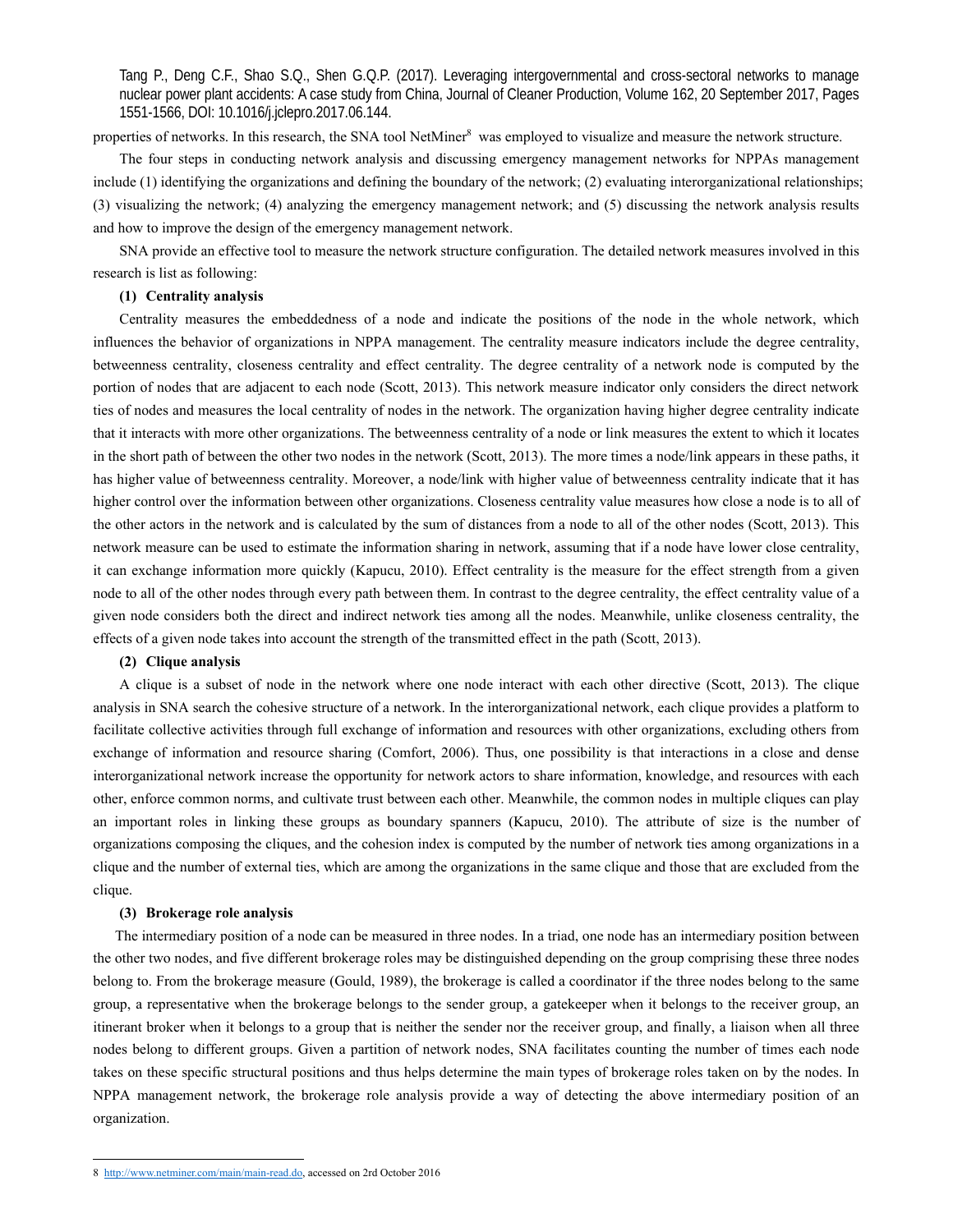## **(4) Block analysis**

Block analysis demonstrates structural characteristics of the network at level of subset of nodes (Scott, 2013). All the nodes in the network are divided into several subsets, called blocks or positions. Then, the density of the links in each blocks and between each pair of blocks are computed. When the density of a block is higher than a given threshold, the block is '1' block; otherwise, it is '0' block. In the same way, if the resulted density between each pair of block is lower than the specific threshold, it deems that there doesn't exist a relationship between them; otherwise, the relationship between them is added. Generally, the density of the whole input network is set to be the threshold. In this research, the block analysis discovers the new sociorelation among the blocks.

## **4 Understanding governance mechanisms and interorganizational relationships**

This section examines the governance mechanisms and underlying interorganizational relationships at each governmental level and among multiple levels of government in the field of NPPA management. It provides a conceptual framework for understanding the intergovernmental and cross-sectoral network of NPPA management and its operation.

## **4.1 Governance mechanisms and cross-sectoral relationships in each governmental level**

Responding to NPPAs requires a range of capabilities and skills, and overwhelms the jurisdictional government. In China, each jurisdictional government has conducted a number of interorganizational innovations (Mandell, 2003) and employed network governance mechanism to coordinate multiple separate administrative sectors toward common objectives (Lu, 2016). Meanwhile, the traditional bureaucratic structure also play an essential role to achieve rapid and coordinated response in the time-critical situation (Moynihan, 2008). Both hierarchical and network mechanisms play different roles depending on the underling interorganizational ties, and complement each other to improve collaboration in in field of NPPA management.

#### **4.1.1 Hierarchical mechanism in NPPAs management**

The command-and-control model is a typical tool of hierarchical mechanism for encouraging interorganizational collaboration in institutional emergency management system in China (Lu, 2016). In fact, the interorganizational hierarchies and centralized authority facilitate rapid and effective collaboration in the time critical situation during emergencies. In the Guangdong Provincial Government and Shenzhen Municipal Government, the institutional administrative structures formalize the hierarchical inter-organizational relationships among public organizations with NPPA management responsibilities. The hierarchical mechanism emphasizes the importance of a clear hierarchy of authority and tends to influence the behaviors of subordinate organizations through directives and imposing constraints. In the emergency management practice, the hierarchical mechanism provides an effective approach to regulate interorganizational exchanges and interactions for improving collaboration.

However, NPPA management require the capacities and skills of organizations outside the administrative structure of jurisdictional governments, such as the vertical management sectors affiliating to higher governments, private sectors and nonprofit organizations. The traditional hierarchical mechanism lack the capacity to coordinate organizations without hierarchical relationships. Moreover, hierarchical mechanism cannot adapt to the dynamic and complex environment during emergencies. Therefore, network mechanisms are added to hierarchical mechanism with in the emergency management system in each jurisdictional government toward managing interdependence and interaction among organizations in the field of NPPAs management.

#### **4.1.2 NAO mode of network mechanism in NPPAs management**

As previously discussed, planning and responding to NPPAs involves vertical management public sectors affiliating to higher government, private sectors, and nonprofit sectors, which are outside of the administrative structure of jurisdictional governments. The fragmented authority requires to build horizontal relationships falling outside the bureaucratic structure for improving collaboration among all the involved organizations. The network governance mechanism emphasizing trust and negotiation among organizations based on the horizontal relationships (Robins, 2011) is employed to facilitate collaboration among involving organizations, and complement with the hierarchical mechanism.

In this empirical context, the jurisdictional governments arranges a governmental sector to manage all the participating organizations in the governmental level, which function as network facilitator or broker. It is a separate and distinct administrative entity called network administrative organization (NAO) (Provan, 2010), intended not to only provide emergency service directives but also to manage and control the operations of the NPPA management network in the governmental level. In addition,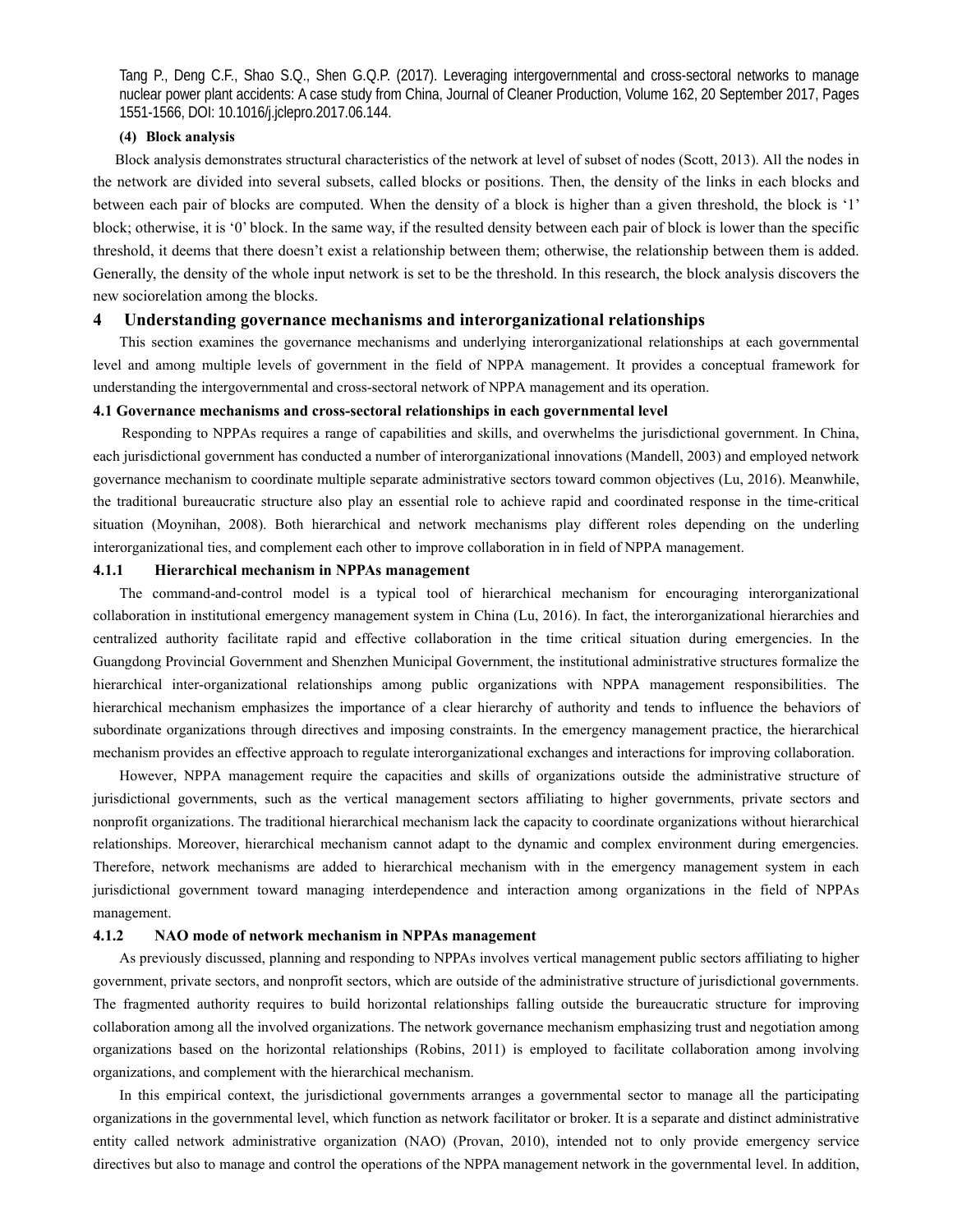a broad structure called the emergency management committee is established to work alongside the NAO. The committee consists of a subset of organizations, which are formed to address strategic-level problems and concerns about NPPA management, leaving operational decisions and tasks to the NAO. Such arrangement improves the shared emergency situation, common identified objectives and problem, and consensus-based decision-making. The horizontal relationships among participating organizations and NAO are formalized and sustained. These relationships also depict how the involved organizations interact and collaborate with each other. The NAO mode of network governance mechanism provide an effective way to promote broad collaboration in emergency management. Moreover, it facilitate diverse collaborative partners to access a wide range of resources and information in this field.

## **4.1.3 Shared mode of network mechanism for performing emergency functions**

Another policy tool for improving cross-sectoral collaboration is emergency function group. It groups organizations with similar resources and capabilities for delivering specific emergency services. The policy tool provides an interorganizational platform for improving repeated interactions and trust, which facilitates to form and sustain horizontal relationships among the involved organizations. In the prepare phase, all the involved organizations design the operation procedures together, and conduct joint training and exercises. Once NPPAs break out, the emergency function group is activated and all the members collaborate with each other to provide the specific emergency service. The aim is to achieve more streamlined, efficient, and effective emergency response operations. As discussion, the network mechanism based on the preexisting horizontal relationships improves collaboration among the members in the group, and the mode of network governance is akin shared governance (Provan, 2010). In the emergency function group, participants from the member organizations make decisions and manage network activities together.

In this section, affiliation networks are utilized to represent organizations and their corresponding emergency function group involving in NPPAs management in the provincial and municipal government levels. The affiliation networks describe the actors' affiliation relationships with social structures, such as professional associations, organizations, or social events (Hu, 2014). Detailed affiliation network in this empirical context is shown in Figure 2. All the organizations in the same emergency function group interact and collaborate with each other in NPPAs management. That provide the basis for identifing horizontal relationships among them.

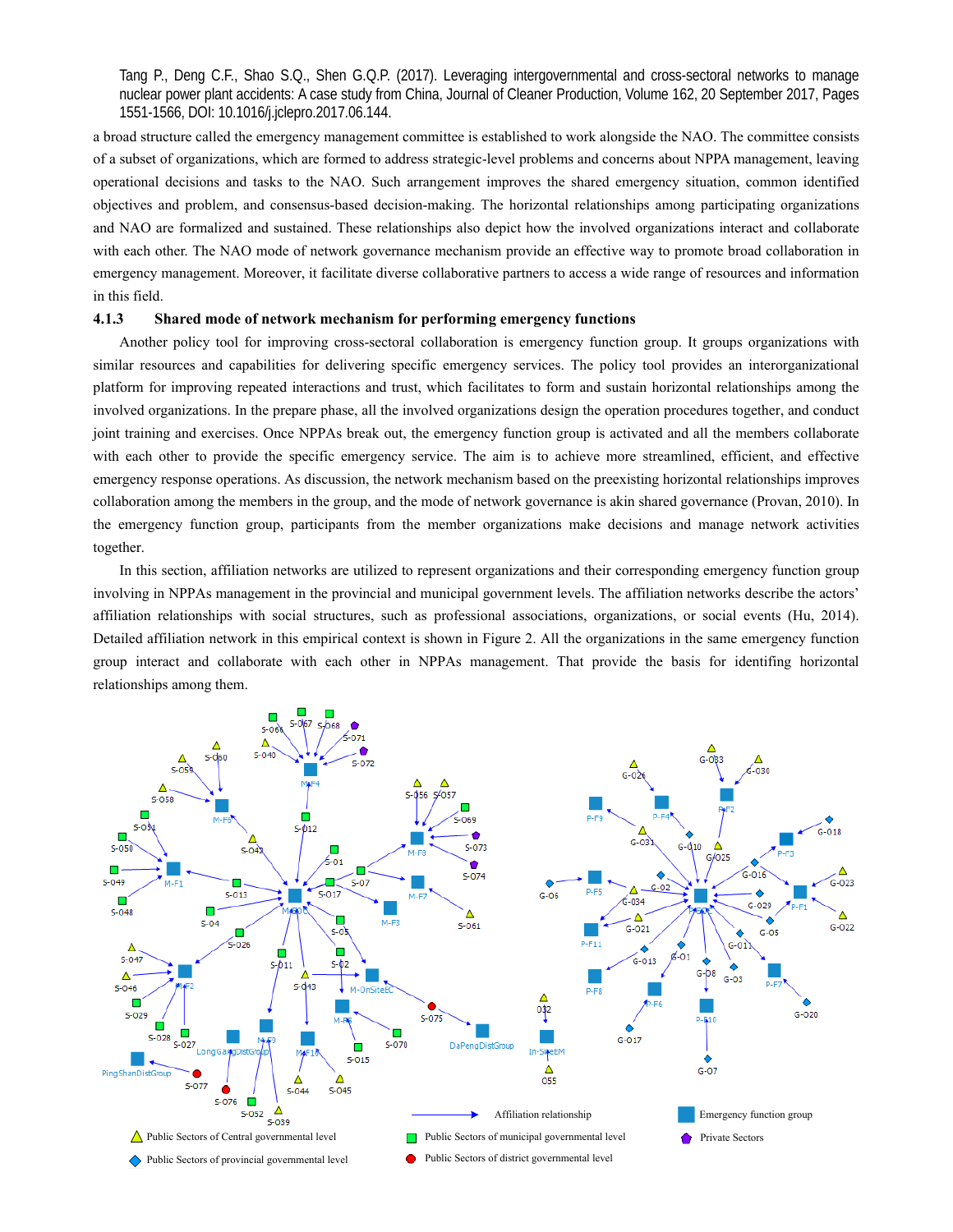**Principal emergency function groups: P-EOC**, Emergency command group; **P-F1**, Environment monitoring group; **P-F2**, Communication group; **P-F3**, Emergency medical and radiation protection group; **P-F4**, Public security and traffic controlling group; **P-F5**, Decontamination group; **P-F6**, Propagation and information transmission group; **P-F7**, Hidden, evacuation, and settlement group; **P-F8**, Transportation group; **P-F9**, Electricity supplying group; **P-F10**, Logistics supporting group; **P-F11**, Meteorological group; **Municipal emergency function groups: M-EOC**, Emergency command group; **M-F1**, Emergency medical group; **M-F2**, Public security and traffic controlling group; **M-F3**, Hidden, evacuation, and settlement group; **M-F4**, Transportation group; **M-F5**, Propagation and information transmission group; **M-F6**, Communication group; **M-F7**, Electricity supplying group; **M-F8**, Logistics supporting group; **M-F9**, Environment monitoring and radiation protection group; **M-F10**, Decontamination group; **M-F11**, Meteorological group; **M-OnsiteEC**, Onsite emergency command group; **In-SiteEM:** Group of organizations in nuclear power plants.

## **Figure 2.** Affiliation network of emergency function groups in NPPA management

As the above discussion of NPPA management practice, the hierarchical and network principles are combined and complement with each other for controlling the operations of NPPA management networks in each government level. The horizontal relationships do not replace the inter-organizational hierarchies in the bureaucratic structure; instead, they add one or more layers of interorganizational relationships (O'Toole, 2014).

#### **4.2 Intergovernmental collaboration and relationships**

Managing NPPAs overwhelms capabilities of emergency management network in one government level, and spans across boundaries of multiple levels of governments (Ansell, 2010). However, the emergency management network in each government level is designed and sustained independent; thus, how to improve collaboration and coordination among multiple levels of jurisdictional governments is an existing problem when tackling NPPAs. This section examines and analyzes governance mechanisms of regulating intergovernmental interactions and underlining interorganizational relationships which occur between provincial governmental and municipal government.

### **4.2.1 Hierarchical mechanism and inter-organizational hierarchy**

Mobilizing operations across jurisdictional boundaries in vertical dimension always follows a top-down mandated approach to coordinate the interdependent interaction. In particular, the political-administrative structure is centralized, and the command and control model is always employed to address the coordination failure in emergency management (Guo, 2015). In China, the higher level government have the authority to direct and control the operation of subordinate governments, and government in lower levels reports the information of situation and response operation to higher level governments. Furthermore, the business sectors in higher level governments have work relationships with those in lower governmental level within the same business domain, thereby having the authority to provide resource support and guidance to them in emergency management. In fact, that is a kind of hierarchical mechanism, and play the essential role to coordinate inter-governmental operations. Moreover, it relies on the interorganizational hierarchies, which are defined formally in the administrative structure in China. The intergovernmental ties are mainly of this kind. By the interorganizational hierarchical relationships, intergovernmental collaboration can be achieved rapidly. However, the hierarchical mechanism lack sufficient capability to adapt to the dynamic environment and to satisfy the required resources.

#### **4.2.2 Network mechanism and horizontal relationship**

Leveraging various resources effectively from different governmental levels require more than the top-down initiative and the hierarchy governance mechanism. Among organizations responsible for NPPAs management that are outside the line of formal authority, other interorganizational arrangements and governance mechanisms are required when they find that mutual interests are served through reciprocal collaboration. Therefore, network mechanism is essential for improving cross-boundary behavior of multiple organizations at different governmental levels. In contrast to the hierarchical mechanism, negotiation and communication play the main role in network mechanism to improve collaboration among organizations. Common understanding and shared values are important in this governance mechanism.

Therefore, in the practice of NPPA management, except for hierarchical relationships among organizations in multiple government levels, the horizontal interorganizational relationships are formed and sustained among them. Intergovernmental relationships could take the form of horizontal network ties to improve intergovernmental collaboration and coordination (O'Toole, 2004). For example, the sectors without hierarchical relationship and in different government levels communicate, negotiate, and interact with other sectors to share resources and information during NPPAs management. In fact, various governance mechanisms are simultaneously employed to regulate the intergovernmental interactions and operation relying on interorganizational relationships in hierarchical and horizontal dimension in NPPA management.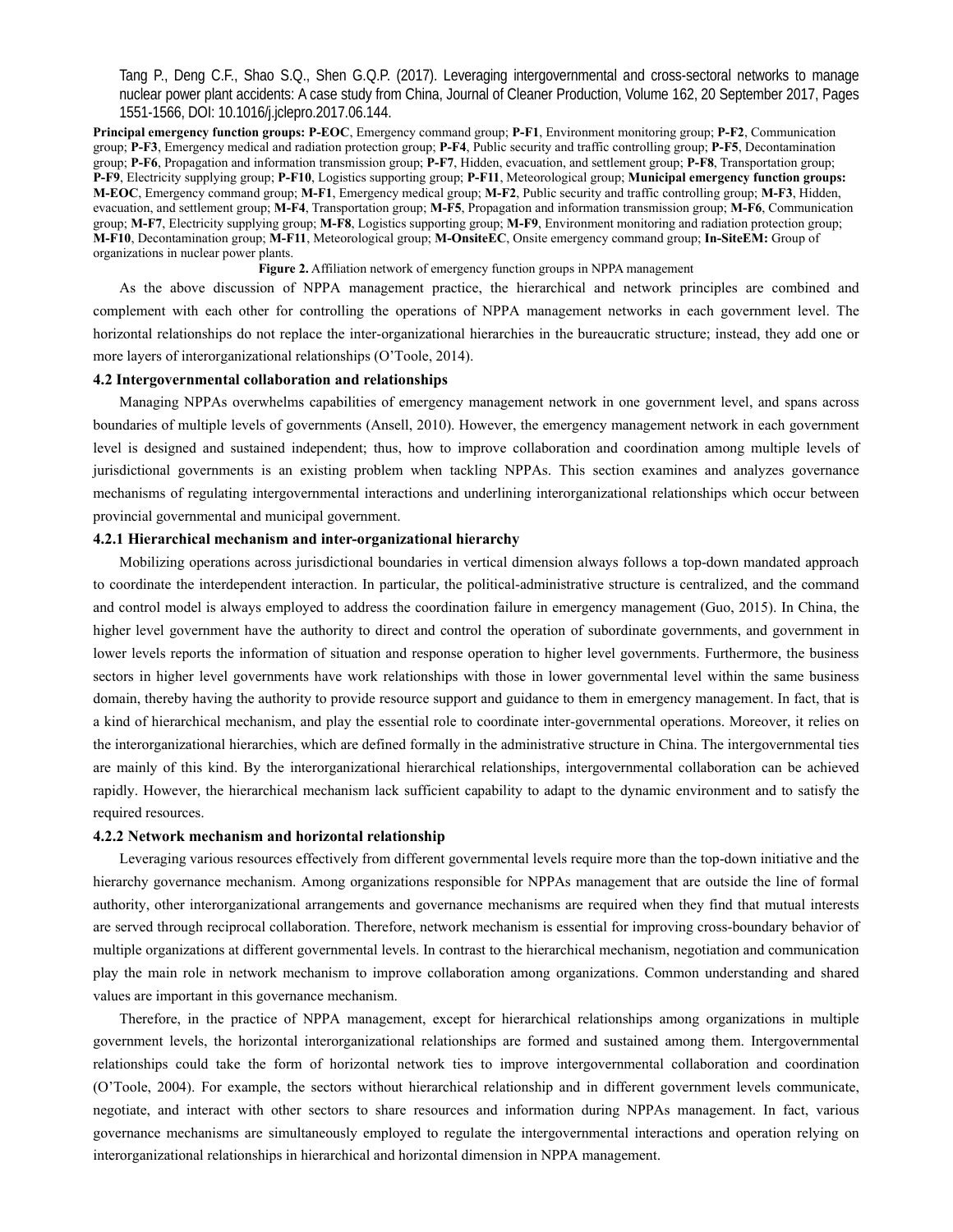## **5 Network analysis of the emergency management network**

The previous section introduces governance mechanisms and underlining inter-organizational relationships in Chinese emergency management system of NPPA. The institutional NPPA management networks in each government level are designed and sustained independently. Once the nuclear pollution exceeds the boundary of nuclear power plants, a holistic network consisting of networks in multiple governmental levels are established rapidly. The network structure affects the inter-governmental and cross-sectoral collaboration, and determine the success or failure of the NPPA management (Boin, 2014). In this section, the holistic intergovernmental and cross-sectoral network consisting of provincial and municipal NPPA management networks is built up, visualized, and analyzed by the SNA tool NetMiner. The characteristics of network structure are examined by network measures, and their effects on interorganizational collaboration and interaction are also analyzed in the empirical context.

#### **5.1 Identifying the participating organizations**

The participating organizations are defined as those with formal emergency management responsibilities or those who perform tasks toward achieving the objectives of NPPA management. These organizations are identified using two complementary procedures. First, content analysis of laws, regulations, and official documents about NPPAs management are used to identify organizations with explicit responsibilities. In particular, the emergency operation plan of NPPAs and their supporting procedures in provincial and municipal governments are the main data sources for identifying such organizations. Second, the classical experience-based method is conducted to verify the organizations in the initial list and identify new organizations for appending to the list. The key informants from the Department of Environmental Protection of Guangdong Province and the Emergency Management Office of Shenzhen City are interviewed. In fact, the holistic NPPA management network consists of provincial network of municipal network. Organizations in each NPPA management network in each governmental level are identified independently. As shown in Table 2, 111 organizations are identified, consisting of 34 organizations in network of provincial governmental level and 77 organizations in network of the municipal governmental level.

|                   | NPPA management               | Organizations in  | Organizations in   |
|-------------------|-------------------------------|-------------------|--------------------|
|                   | network                       | Municipal network | Provincial network |
| Organization type |                               |                   |                    |
| Public            | Central government level      |                   |                    |
| sectors           | Principal government level    |                   |                    |
|                   | Municipal government level    | 53                |                    |
|                   | Private sectors               |                   |                    |
|                   | Nonprofit sectors             |                   |                    |
|                   | Total number of organizations |                   |                    |

**Table 2.** The participating organizations in each emergency management network

In networks of each governmental level, the participating organizations consist of public and private sectors, proving that each government has not established collaborative relationships with non-profit sectors. The public sectors are categorized into the Committee of the Communist Party of China and its departments and mass organizations, jurisdictional governments and governmental sectors, and public institutions and state-owned enterprises. That highlights the need to attract non-profit sectors to participate in NPPA management. In addition, the organization list of each network shows that the involved public sectors affiliate to more than one government level. In the emergency management network of provincial and municipal governmental levels, the participating organizations includes jurisdictional management sectors and vertical management sectors affiliated with upper-level governments. That demonstrates multiple power sources and fragmentation of authorities in the NPPA network. The traditional hierarchical mechanism fails to coordinate all of the participants.

## **5.2 Evaluating the interorganizational relationships**

 NPPA management involves numerous tasks that are beyond the capability of an organization, and require collaboration and interaction among all the involved organizations. In this research, the interorganizational relationships represent interdependence, exchanges, and interactions among organizations during planning and responding to NPPAs, such as information reporting, command issue and commitment, emergency service, resource and expertise providing, information and resource sharing, and joint decision-making and implementation (Ansell, 2007). As discussed in Section 4, in this multiple organizational environment, an organization interact with others in vertical and horizontal dimension, and multiple governance mechanisms are used to regulate interactions among involved organizations to facilitate collaboration. Thus, the interorganizational relationships are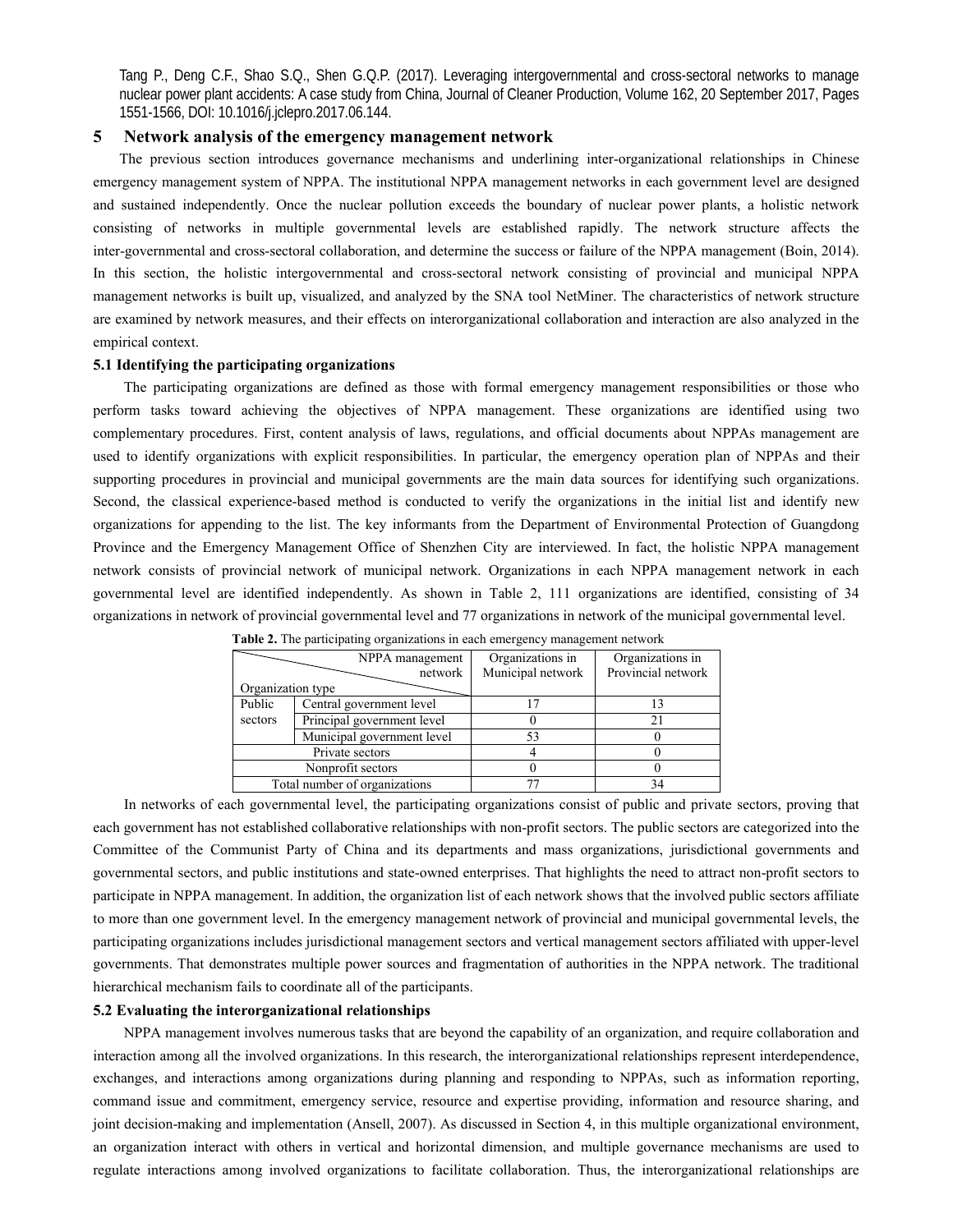divided into hierarchical relationships and horizontal ones, representing different types of interactions. The NPPA management network consists of all the involved organizations and different relationships among them, which shape the interactions and collaboration across organizational boundaries in this specific field.

However, identifying the collaborative interorganizational relationships remains problematic (Robinson, 2012). In this research, the interorganizational relationships are formalized by the institutional arrangement. From the data source, the political-administrative structure in each level of government and between different levels of government are identified and presented by hierarchical relationships. In addition, the mandated or voluntary horizontal relationships are also identified by evaluating whether the interactions exist among the identified organizations. From the content analysis of emergency preparedness plans and interviews of key informants, 106 hierarchical relationships, and 286 horizontal relationships are identified. In fact, the entire NPPA management network is a composite network shaped by the interweaving of these two types of interorganizational relationships.

#### **5.3 Visualizing the whole emergency management network**

Figure 3 shows the intergovernmental and cross-sectoral network of NPPA management in the empirical context. In fact, it consists of two institutional networks in Guangdong Province and Shenzhen City, which are independent, but interact with each other. As shown in Figure 3, hierarchical and horizontal interorganizational relationships interweave with each other in the whole network, indicating that multiple governance mechanisms are utilized during NPPAs management. In the NPPA management network of Guangdong Province, the Department of Environmental Protection occupies the central position and acts as the NAO to manage the network operation. Meanwhile, the Emergency Management Office of Shenzhen City occupies the central position of the network in the municipal governmental level and coordinates the network actors. In the provincial and municipal networks, the NAOs rely on horizontal relationships to integrate the capabilities of vertical management public sectors, jurisdictional public sectors, and private sectors for addressing the fragmentation of administrative authority. Furthermore, between the organizations in provincial governmental level and those in municipal governmental level, the interorganizational interactions are mainly based on hierarchical relationships. That demonstrates the hierarchical mechanism is used to regulate intergovernmental interactions. In fact, the hierarchical mechanism provides capability to mobilize public organizations affiliating to different levels of jurisdictional governments and enhance rapid collaboration among them.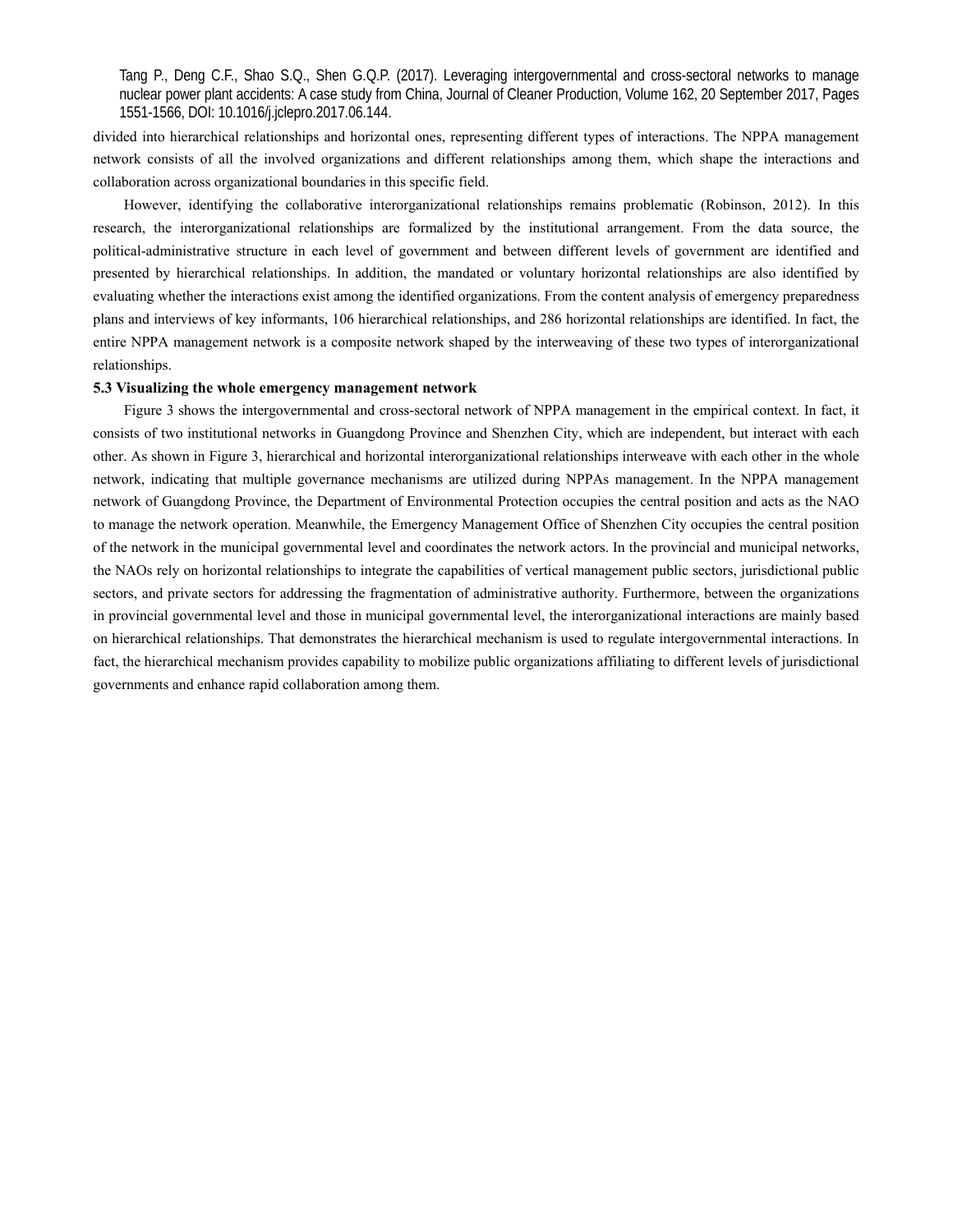

**Figure 3.** The intergovernmental and cross-sectoral network of NPPA management

### **5.4 Network analysis**

In this section, the SNA tool NetMiner is used to analyze and measure structural characteristics of the emergency management network for NPPA management, at the levels of the node, the link, subset of nodes and the whole network. Network analysis results based on SNA provide an effective method to assess the level of collaboration within the network and understand operation process of the network in this specific field.

#### **5.4.1 Characteristics of the whole network**

In the whole emergency management network, there are 784 links among nodes, the average degree is 7.063, and the density of the network is 0.064. That indicates the whole network of NPPAs management is sparse. The mean distance between pairs of nodes is 2.549, indicating that one network actor can connect with another actor in a few steps; thus, information and resources can be shared easily in this designed institutional network.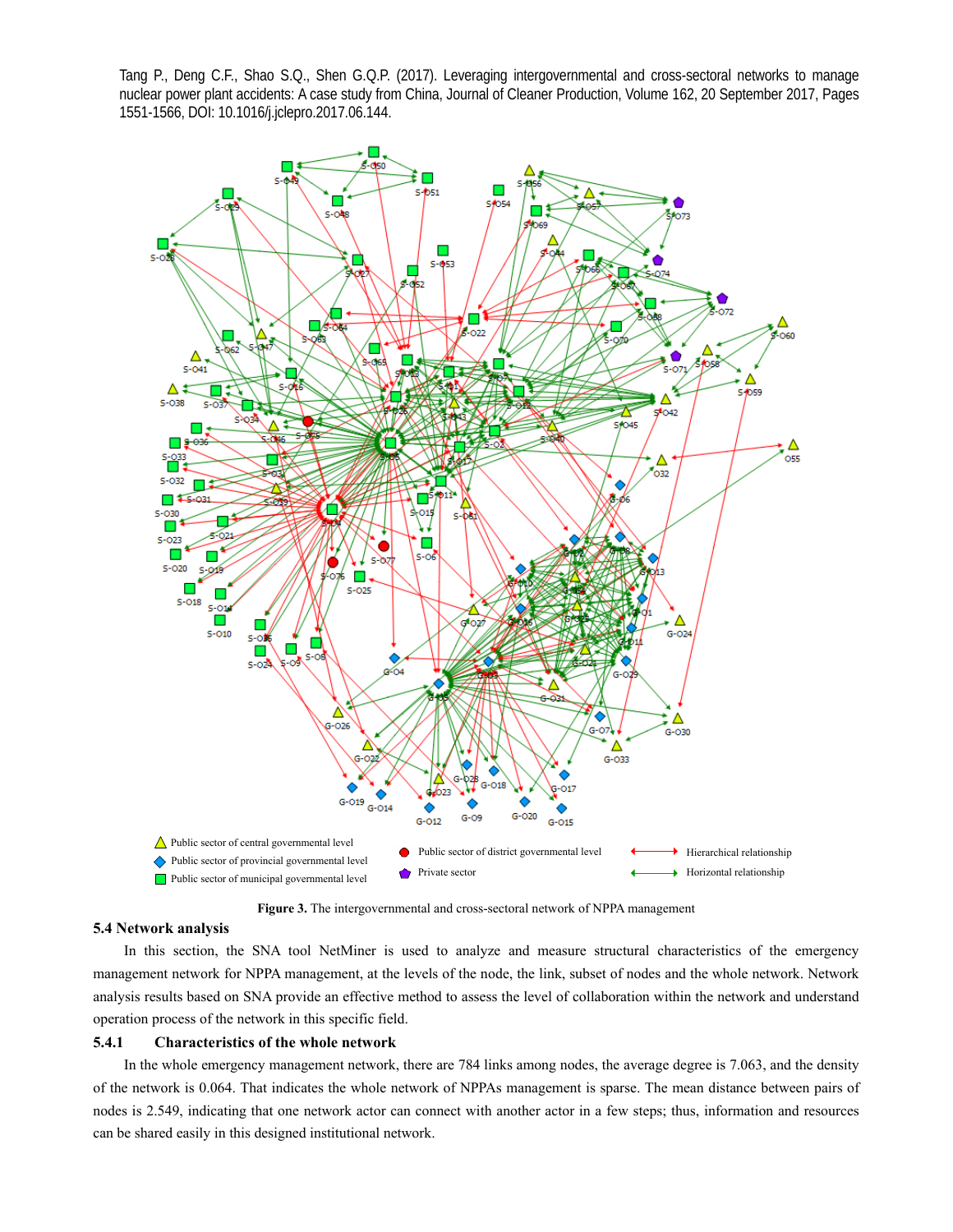## **5.4.2 Node centrality analysis**

## **(1) Degree centrality analysis**

In this study, the maximum degree centrality is 0.473, the minimum degree centrality is 0.009, and the mean value is 0.064. Table 3 lists the top 12 organizations ranked by their degree centrality. Among these organizations, seven are public organizations at the municipal governmental level and the other five are from the provincial governmental level. In addition, the network degree centralization index of the whole network is 41.23%. It measures centralization of the network, and indicates that all the organizations concentrate only a few organizations in the central position of the whole network, such as Emergency Management Office of Shenzhen City and Environment Protection Department of Guangdong Province.

**Table 3.** The top 12 organizations ranked by degree centrality of organizations

| No. | <b>Organization name</b>                                    | Code    | <b>Degree Centrality</b> |
|-----|-------------------------------------------------------------|---------|--------------------------|
| 1   | Emergency Management Office of Shenzhen City                | $S-O5$  | 0.473                    |
| 2   | People's Government of Shenzhen                             | $S-O4$  | 0.345                    |
| 3   | Environment Protection Department of Guangdong Province     | $G-O5$  | 0.309                    |
| 4   | People's Government of Guangdong Province                   | $G-O3$  | 0.236                    |
| 5   | Economic and Trade and Information Commission of Shenzhen   | $S-O7$  | 0.164                    |
| 6   | Transportation Department of Shenzhen                       | $S-O12$ | 0.164                    |
| 7   | Public Security Bureau of Shenzhen                          | $S-O26$ | 0.164                    |
| 8   | Health and Family Planning Commission of Guangdong Province | $G-O16$ | 0.155                    |
| 9   | Communication Bureau of Guangdong Province                  | $G-O25$ | 0.145                    |
| 10  | Southern War Zone of Chinese People's Liberation Army       | $G-034$ | 0.145                    |
| 11  | Environment Protection Department of Shenzhen               | $S-011$ | 0.145                    |
| 12  | Health and Family Planning Commission of Shenzhen           | $S-O13$ | 0.145                    |

#### **(2) Betweenness centrality analysis**

The betweenness centrality of node measures the extent to which a specific organization take on brokerage roles between pairs of organizations in the NPPA management network. The top 10 organizations with the highest betweenness centrality are listed in Table 4. These organizations with provide the shortest communication channel for other organizations and control the information in the NPPA management network. As shown, the Emergency Management Office of Shenzhen City and the Environment Protection Department of Guangdong Province have relatively higher node betweenness centrality. The Emergency Management Office of Shenzhen City is the highly centralized broker in the municipal NPPA management network, while the Environment Protection Department of Guangdong Province is the broker in the provincial network. In network of each government level, the governance mechanism is the NAO mode of network governance, and the above two organizations are set up specifically to govern the network and coordinate network activities. As a collaborative strategy of NPPA management, it emphasizes the directive connection to diversified partners and provides access to a wide range of resource and information for improving the broad collaboration.

**Table 4.** The top 10 organizations ranked by node betweenness centrality

| No. | <b>Organization name</b>                                  | Code    | <b>Betweenness Centrality</b> |
|-----|-----------------------------------------------------------|---------|-------------------------------|
|     | Emergency Management Office of Shenzhen City              | $S-OS$  | 0.390                         |
| 2   | Environment Protection Department of Guangdong Province   | $G-O5$  | 0.201                         |
| 3   | People's Government of Shenzhen City                      | $S-O4$  | 0.157                         |
| 4   | Economic and Trade and Information Commission of Shenzhen | $S-O7$  | 0.087                         |
| 5   | People's Government of Guangdong Province                 | $G-O3$  | 0.079                         |
| 6   | Health and Family Planning Commission of Shenzhen         | $S-O13$ | 0.072                         |
| 7   | Transportation Department of Shenzhen City                | $S-O12$ | 0.062                         |
| 8   | Communication Management Bureauof Shenzhen                | $S-042$ | 0.052                         |
| 9   | Public Security Bureau of Shenzhen                        | $S-O26$ | 0.051                         |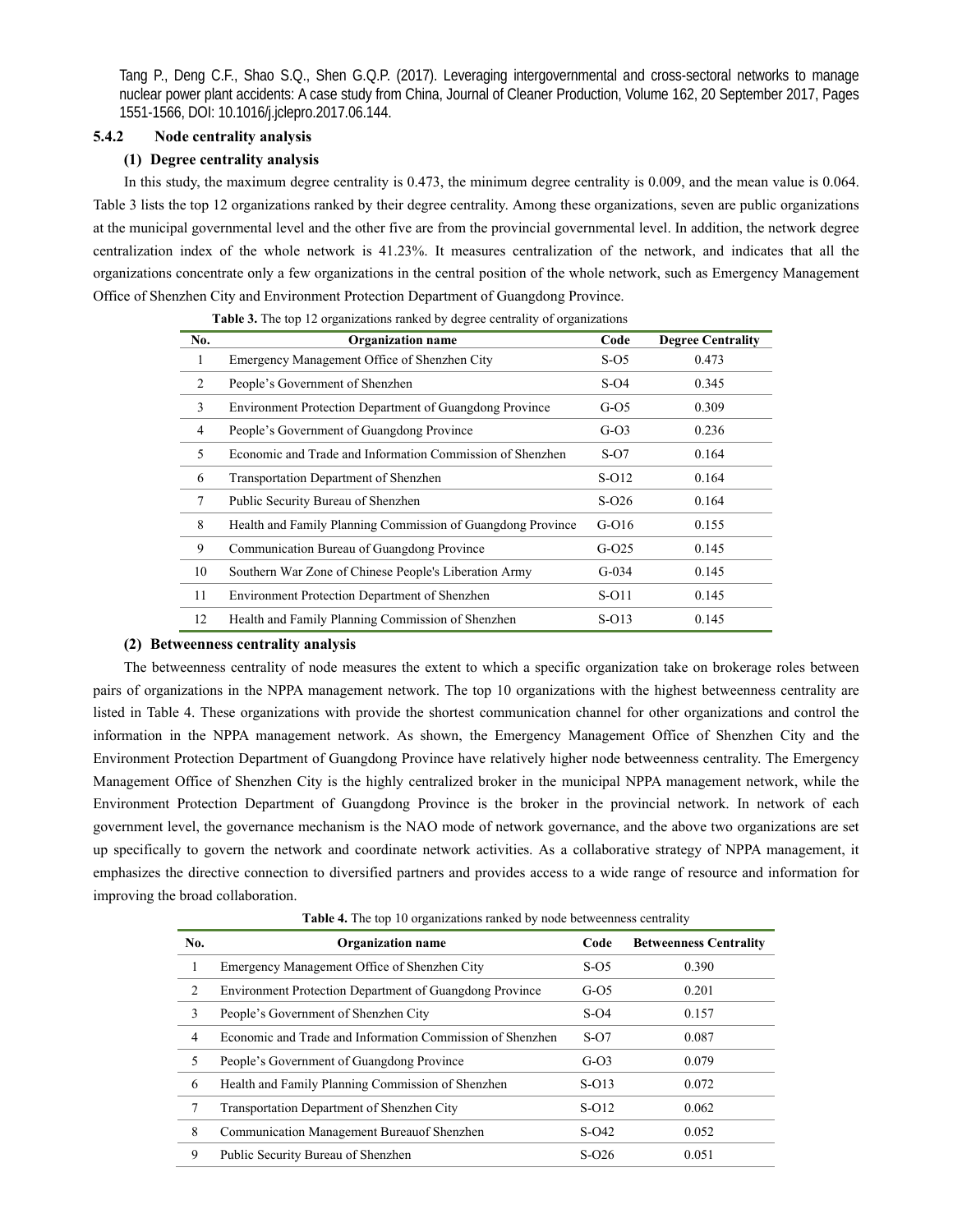10 Shenzhen Municipal Commission of Chinese Communist Party S-O1 0.045

## **(3) Closeness centrality analysis**

In closeness centrality analysis, the maximum value is 0.651, the minimum value is 0.331, the mean value is 0.399, and the standard deviation is 0.056. The mean value shows that the distances among organizations are very close, and the information can be communicated in the network. Moreover, the standard deviation indicates the minimal difference among the closeness centrality values of network actors. The closeness centrality analysis demonstrates that arranging the brokerage organizations in the network, such as Emergency Management Office of Shenzhen City and the Environment Protection Department of Guangdong Province, improves information, resources, and knowledge sharing in the NPPA management network effectively.

### **(4) Effect centrality analysis**

In the effect centrality analysis, the strength of the transmitted effect of the node is set at 0.5. The concentric map of effect centrality is shown in Figure 4. The higher the effect centrality value of a node, it is closer to the center. The number beside each circle in the figure represents the effect analysis value of the nodes locating on the position of this circle. If a node locates at intermediate zone between two circles, its effect analysis value ranges between the numbers associating to them. As shown in Figure 4, only five of all the nodes have relatively higher effect centrality value, whereas most of the nodes have lower effect centrality values, and locates in the periphery of the map. The organizations with higher effect centrality value include the Emergency Management Office of Shenzhen City, the People's Government of Shenzhen City, the Environment Protection Department of Guangdong Province, the People's Government of Guangdong Province, and the Commission of Chinese Communist Party of Shenzhen City. Notably, three of these organizations are from the municipal governmental level, and the other two are public organizations from provincial governmental level. Establishing the interorgnizational collaborative platform for these organizations with higher effect centrality values will improve collaboration and coordination in the whole network, and reduce the cost of collaboration.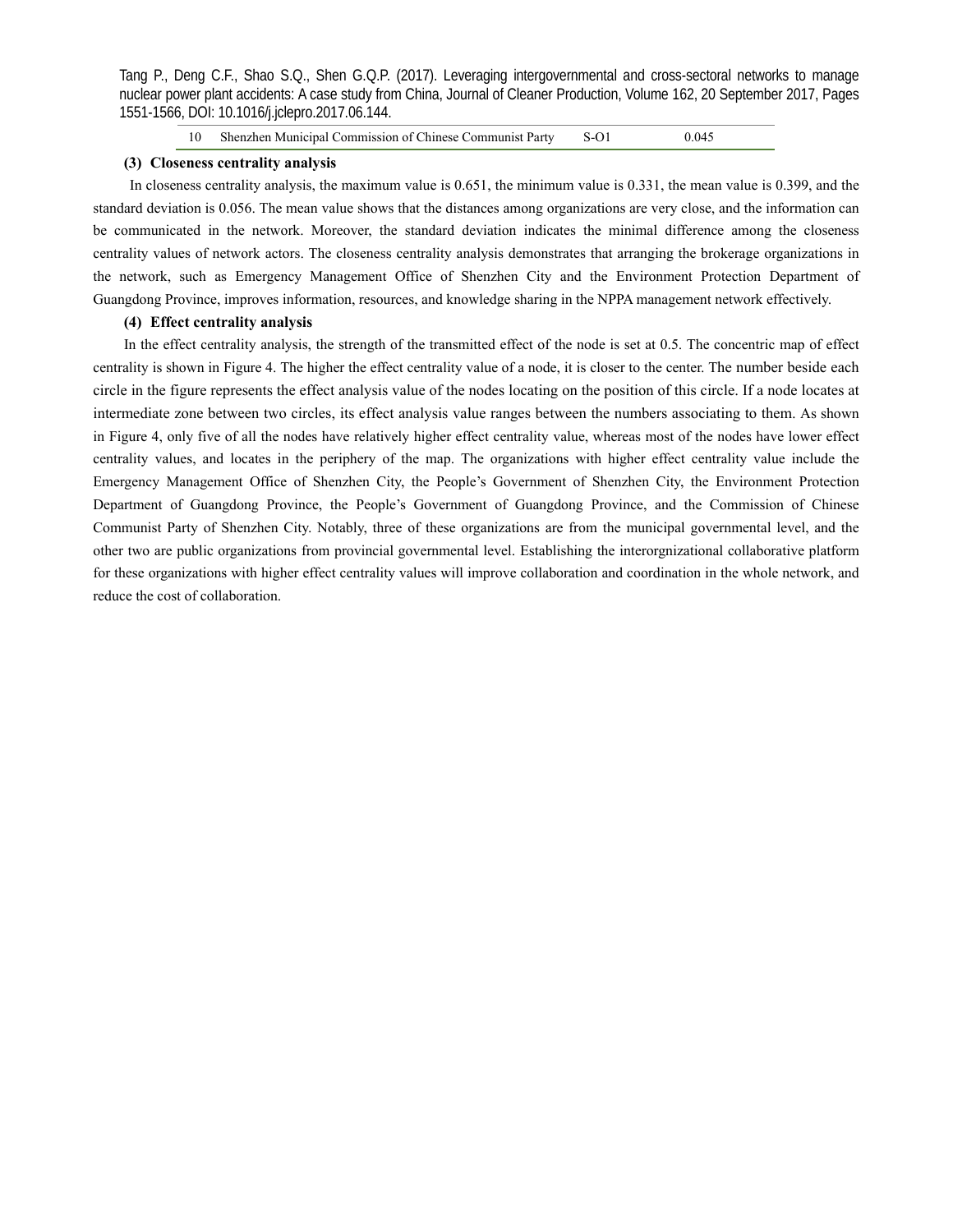

## **5.4.3 Link betweenness centrality analysis**

In the whole NPPA management network of management, link betweenness centrality analysis can help identify the most important interorganizational relationships for information communication. Table 5 lists the top 10 links in the whole network ranked by link betweenness centrality. Designing and sustaining such links play essential roles in improving the effectiveness of the whole network. Thus, more attentions should be played to sustain interorganizational relationships with higher value of link betweenness centrality. The most important identified links are the link between Environment Protection Department of Guangdong Province (G-O5) and Emergency Management Office of Shenzhen City (S-O5) and link between the People's Government of Guangdong Province (G-O3) and People's Government of Shenzhen (S-O4). These links are intergovernmental relationships and serve as the most important information conduits in the whole network. This analysis result indicates that these hierarchical relationships that occur between provincial governmental level and municipal level play more important role for coordinating network operation process.

| <b>Table 5.</b> The lists of the top 10 links in the network ranked by link betweenness centrality |  |
|----------------------------------------------------------------------------------------------------|--|
|----------------------------------------------------------------------------------------------------|--|

| No. | <b>Description of interorganizational links</b>                                                                                        | Node BC |
|-----|----------------------------------------------------------------------------------------------------------------------------------------|---------|
|     | Link between Environment Protection Department of Guangdong Province (G-O5) and<br>Emergency Management Office of Shenzhen City (S-O5) | 631.328 |
|     | Link between People's Government of Guangdong Province (G-O3) and People's<br>Government of Shenzhen City (S-O4)                       | 303.796 |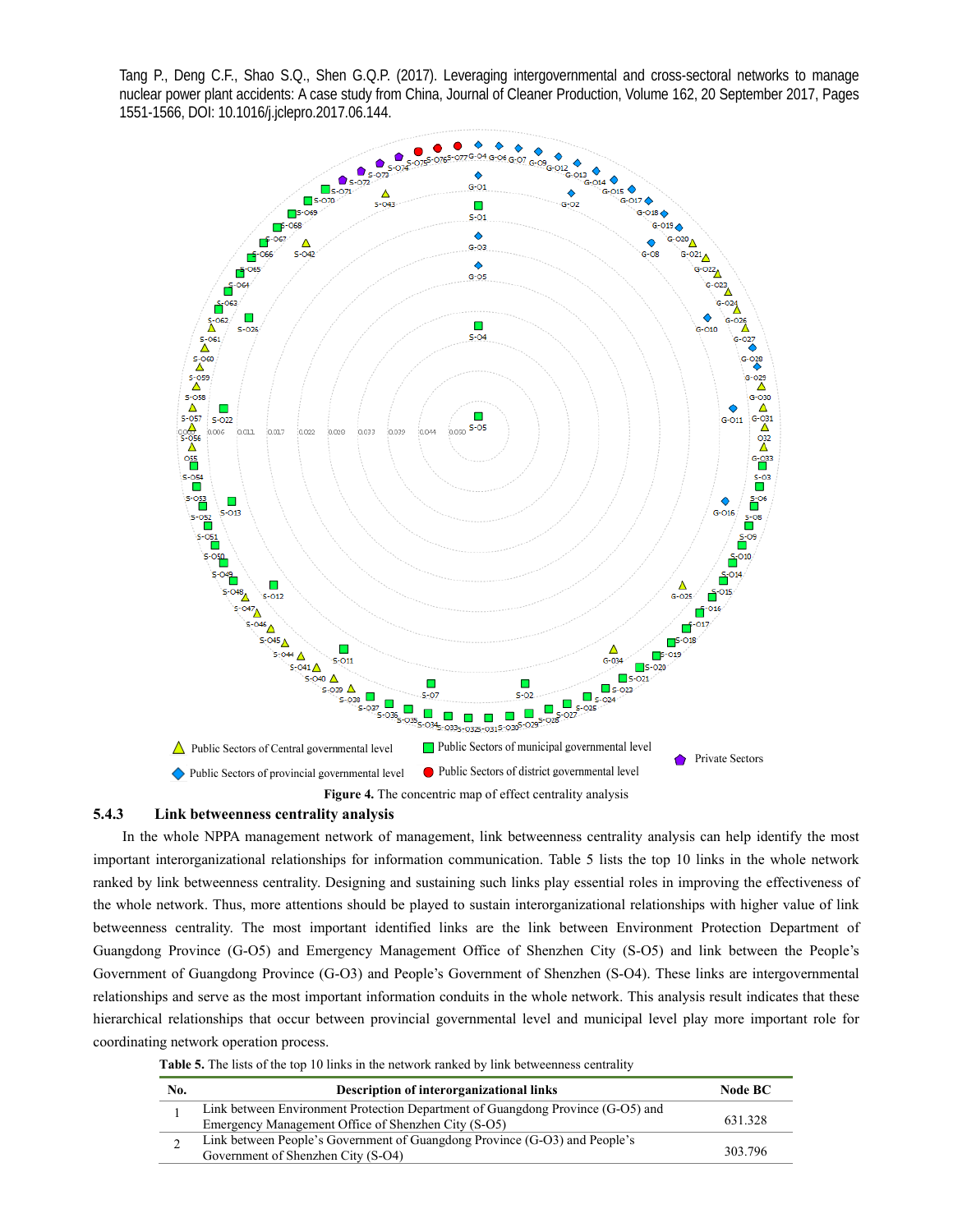| 4             | Link between Emergency Management Office of Shenzhen City (S-O5) and Economic and<br>Trade and Information Commission of Shenzhen City (S-O7)                       | 155.057 |
|---------------|---------------------------------------------------------------------------------------------------------------------------------------------------------------------|---------|
| $\mathbf{3}$  | Link between Environment Protection Department of Guangdong Province (G-O5) and<br>Environment Protection Department of Shenzhen City(S-O11)                        | 153.066 |
| 5             | Link between Emergency Management Office of Shenzhen City (S-O5) and Marine Bureau<br>of Shenzhen City(S-O40)                                                       | 150.362 |
| 8             | Link between Emergency Management Office of Shenzhen City (S-O5) and Health and<br>Family Planning Commission of Shenzhen City (S-O13)                              | 133.038 |
| 6             | Link between Health and Family Planning Commission of Guangdong Province (G-O16)<br>and Health and Family Planning Commission of Shenzhen City(S-O13)               | 128.172 |
| $\mathcal{I}$ | Link between Economic and Trade and Information Commission of Guangdong Province<br>(G-O8) and Economic and Trade and Information Commission of Shenzhen City(S-O7) | 126.919 |
| $\mathbf Q$   | Link between Emergency Management Office of Shenzhen (S-O5) and Shenzhen Team of<br>Chinese Armed Police (S-O46)                                                    | 125.398 |
| 10            | Link between Emergency Management Office of Shenzhen (S-O5) and Shenzhen Border<br>Team of Chinese Armed Police (S-O47)                                             | 113.837 |

## **5.4.4 Clique analysis**

All of the cliques identified in the NPPAs emergency management network are shown in Table 6. Clique analysis provide an effective way to study the cohesion structure and identify the interorganizational integration in the NPPAs emergency management network. The clique analysis results indicates there are a total of 66 cliques in the whole network. Only five cliques are composed of more than four organizations. Most cliques consist of three and four organizations. The majority of the cliques are composed of organizations from the same levels of government. That shows the designed NPPA management network demonstrates the characteristic of selective integration. Some organizations are members of a tightly connected clique, whereas others are completely isolated from this clique. This network structure characteristic proves that the closure approach is extensively applied in NPPAs management for improving interorganizational collaboration. In addition, from the clique analysis result, multiple cliques have common member organizations. The Emergency Management Office of Shenzhen City (S-O5) is the common member of 38 cliques, and the Environment Protection Department of Guangdong Province (G-O5) is the common member of 18 cliques. In fact, these organizations act as the boundary spanners that provide an information channel among different cliques. The main tasks of these organizations are to collect information and share information with other member organizations. It plays a significant role during information communication in NPPA management network.

| No.            | <b>Members</b>             | <b>Size</b>    | Cohesion | No. | <b>Members</b>              | <b>Size</b>    | <b>Cohesion</b> |
|----------------|----------------------------|----------------|----------|-----|-----------------------------|----------------|-----------------|
|                |                            |                | index    |     |                             |                | index           |
| $\overline{1}$ | S-05, S-04, S-011, S-02,   | 12             | 10.241   | 34  |                             | $\overline{4}$ | 6.028           |
|                | S-O7, S-O1, S-O12, S-O13,  |                |          |     | S-05, S-046, S-026, S-047   |                |                 |
|                | S-017, S-026, S-042, S-043 |                |          |     |                             |                |                 |
| 2              | S-O5, S-O4, S-O11, S-O6    | 4              | 4.367    | 35  | S-05, S-061, S-07           | 3              | 4.836           |
| $\overline{3}$ | S-05, S-04, S-011, S-016   | $\overline{4}$ | 4.28     | 36  | S-O5, S-O63, S-O22          | 3              | 5.586           |
| $\overline{4}$ | S-05, S-04, S-08           | 3              | 3.724    | 37  | S-O5, S-O64, S-O22          | 3              | 5.586           |
| $\overline{5}$ | S-O5, S-O4, S-O9           | 3              | 3.724    | 38  | S-O5, S-O65, S-O22          | 3              | 5.586           |
| 6              |                            | $\overline{3}$ | 3.767    | 39  | G-O2, G-O5, G-034, G-O8,    | 14             | 23.825          |
|                | S-O5, S-O4, S-O10          |                |          |     | G-010, G-011, G-013, G-016, |                |                 |
|                |                            |                |          |     | G-021, G-025, G-029, G-031, |                |                 |
|                |                            |                |          |     | $G-O3, G-O1$                |                |                 |
| $\tau$         | S-O5, S-O4, S-O14          | 3              | 3.767    | 40  | G-O2, G-O5, G-034, G-O27    | 4              | 7.509           |
| $8\,$          | S-O5, S-O4, S-O15, S-O2    | 4              | 4.412    | 41  | G-03, G-05, G-08, G-07      | 4              | 6.388           |
| 9              | S-O5, S-O4, S-O18          | 3              | 3.767    | 42  | G-03, G-05, G-09            | 3              | 5.684           |
| 10             | S-O5, S-O4, S-O19          | 3              | 3.767    | 43  | G-03, G-05, G-012           | 3              | 5.684           |
| 11             | S-O5, S-O4, S-O20          | 3              | 3.767    | 44  | G-03, G-05, G-014           | 3              | 5.684           |
| 12             | S-05, S-04, S-021          | 3              | 3.767    | 45  | G-03, G-05, G-015           | 3              | 5.786           |
| 13             | S-O5, S-O4, S-O22          | 3              | 3.447    | 46  | G-03, G-05, G-017, G-01     | 4              | 6.485           |
| 14             | S-O5, S-O4, S-O23          | 3              | 3.767    | 47  | G-03, G-05, G-018, G-016    | 4              | 6.294           |
| 15             | S-O5, S-O4, S-O24          | 3              | 3.724    | 48  | G-03, G-05, G-019           | 3              | 5.684           |
| 16             | S-O5, S-O4, S-O25          | 3              | 3.724    | 49  | G-03, G-05, G-020, G-011    | $\overline{4}$ | 6.485           |
| 17             | S-O5, S-O4, S-O30          | 3              | 3.767    | 50  | G-03, G-05, G-028           | 3              | 5.786           |
| 18             | S-O5, S-O4, S-O31          | 3              | 3.767    | 51  | G-03, G-06, G-034           | 3              | 8.308           |
| 19             | S-O5, S-O4, S-O32          | 3              | 3.767    | 52  | G-010, G-05, G-026          | 3              | 7.043           |
| 20             | S-O5, S-O4, S-O33          | 3              | 3.767    | 53  | G-016, G-05, G-023, G-022   | 4              | 9.304           |
| 21             | S-O5, S-O4, S-O34, S-O26   | 4              | 4.28     | 54  | G-025, G-05, G-033, G-030   | 4              | 9.304           |
| 22             | S-O5, S-O4, S-O35          | 3              | 3.724    | 55  | S-O27, S-O26, S-O28, S-O29, | 6              | 35              |

**Table 6.** The cliques identified in the NPPA management network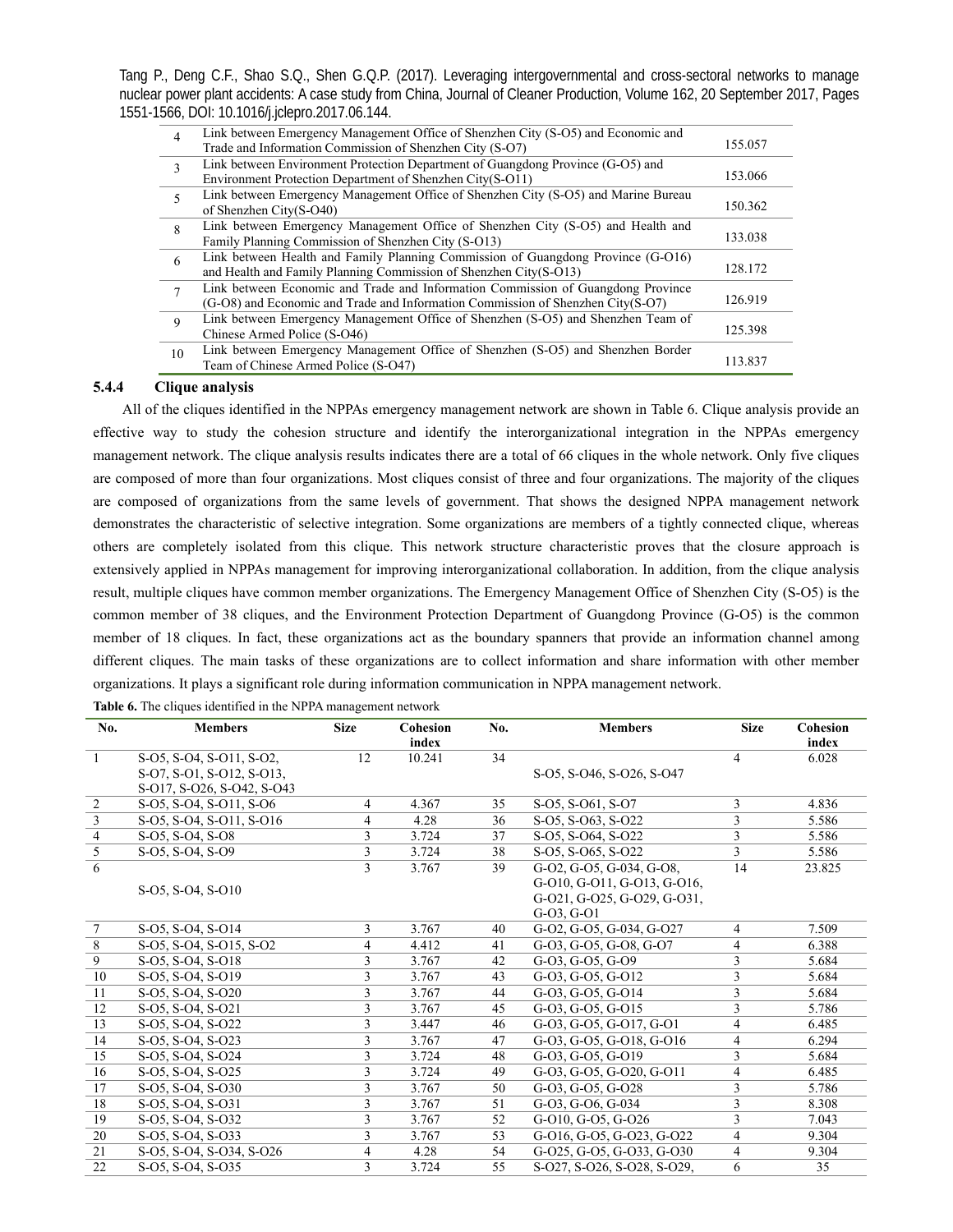|    |                          |   |       |    | S-046, S-047                |                |        |
|----|--------------------------|---|-------|----|-----------------------------|----------------|--------|
| 23 | S-05, S-04, S-036        | 3 | 3.767 | 56 | S-028, S-026, S-034         | 3              | 14.727 |
| 24 | S-O5, S-O4, S-O37, S-O16 | 4 | 4.92  | 57 | S-044, S-043, S-045         | 3              | 23.143 |
| 25 | S-O5, S-O4, S-O75, S-O43 | 4 | 4.458 | 58 | S-048, S-013, S-049, S-050, |                | 40.769 |
|    |                          |   |       |    | $S-051$                     |                |        |
| 26 | S-05, S-04, S-076        | 3 | 3.767 | 59 | S-052, S-011, S-039         | 3              | 20.25  |
| 27 | S-05, S-04, S-077        | 3 | 3.767 | 60 | O55, G-O5, O32              | 3              | 9.818  |
| 28 | S-05, G-05, 032          | 3 | 3.904 | 61 | S-056, S-07, S-057, S-069,  | 6              | 45     |
|    |                          |   |       |    | S-073, S-074                |                |        |
| 29 | S-05, G-05, S-011        | 3 | 3.375 | 62 | S-058, S-042, S-059, S-060  | 4              | 30.571 |
| 30 | S-05, S-03, S-01         | 3 | 5.143 | 63 | S-066, S-067, S-068, S-012, | 7              | 40.444 |
|    |                          |   |       |    | S-040, S-071, S-072         |                |        |
| 31 | S-O5, S-O38, S-O16       |   | 6     | 64 | S-O66, S-O67, S-O68, S-O22  | $\overline{4}$ | 22.526 |
| 32 | S-05, S-039, S-011       | 3 | 4.909 | 65 | S-O70, S-O2, S-O15          | 3              | 20.25  |
| 33 | S-O5, S-O40, S-O12       |   | 4.5   | 66 | S-071, S-012, S-02          | 3              | 9.529  |

Tang P., Deng C.F., Shao S.Q., Shen G.Q.P. (2017). Leveraging intergovernmental and cross-sectoral networks to manage nuclear power plant accidents: A case study from China, Journal of Cleaner Production, Volume 162, 20 September 2017, Pages 1551-1566, DOI: 10.1016/j.jclepro.2017.06.144.

## **5.4.5 Brokerage analysis**

In this analysis process, all the involved organizations are classified according to the emergency functions detailed in Section 4.1. If a given organization performs more than one emergency function, it is considered to be the member of each block representing those emergency function groups. Consequently, the whole NPPA management network consists of a number of overlapping blocks. Each block consists of organizations performing the same emergency function. Counting the number of tied triads connecting nodes within same block from triads connecting nodes in different blocks is possible. Table 5 shows the brokerage analysis results of the top 10 organizations with the highest total scores. All of these organizations should utilize various information communication technologies to help organizations share information, establish communication relationships with the partner organizations. As shown, the role liaison is the most remarkable role for the Emergency Management Office of Shenzhen City (S-O5), the People's Government of Shenzhen City (S-O4), and the Environment Protection Department of Guangdong Province (G-O5) in each emergency function group. The organizations acting as liaison receive information from one block and send it to a different block, and it belongs to another block. That indicates their main brokerage role is to communicate information and coordinate other organizations in different emergency function groups. In addition, the brokerage role of consultant for the Emergency Management Office of Shenzhen City (S-O5) and the People's Government of Shenzhen City (S-O4) is also distinguishable. That demonstrates these organizations in the same emergency function group also rely on them to transmit information. For all of the other organizations in Table 7, the liaison role is more remarkable than other brokerage roles, and none assumed the consultant role.

| Node code    | <b>Function group</b> | Gatekeeper | Representative | Consultant   | Liaison | Total |
|--------------|-----------------------|------------|----------------|--------------|---------|-------|
| $S-OS$       | M-OnSiteEC            | 100        | 98             | 775          | 2,528   | 3,501 |
|              | M-EOC                 | 432        | 421            | 775          | 1,873   | 3,501 |
| $S-04$       | M-EOC                 | 275        | 275            | 460          | 894     | 1,904 |
| $G-05$       | $P-F1$                | 106        | 106            | 56           | 1,296   | 1,564 |
|              | P-EOC                 | 278        | 278            | 56           | 952     | 1,564 |
| $G-O3$       | P-EOC                 | 154        | 154            | 42           | 418     | 768   |
| S-O26        | $M-F2$                | 120        | 120            | $\theta$     | 130     | 370   |
|              | M-EOC                 | 84         | 84             | $\mathbf{0}$ | 202     | 370   |
| <b>S-012</b> | $M-F4$                | 140        | 140            | $\theta$     | 88      | 368   |
|              | M-EOC                 | 86         | 86             | $\theta$     | 196     | 368   |
| $S-O7$       | $M-F8$                | 120        | 120            | $\mathbf{0}$ | 126     | 366   |
|              | $M-F7$                | 26         | 26             | $\mathbf{0}$ | 314     | 366   |
|              | M-EOC                 | 87         | 87             | $\theta$     | 192     | 366   |
| S-013        | $M-F1$                | 100        | 100            | $\theta$     | 132     | 332   |
|              | M-EOC                 | 77         | 77             | $\theta$     | 178     | 332   |
| S-011        | $M-F9$                | 50         | 50             | 2            | 164     | 266   |
|              | M-EOC                 | 59         | 59             | 2            | 146     | 266   |
| $G-016$      | $P-F1$                | 52         | 52             | $\theta$     | 138     | 242   |
|              | $P-F3$                | 25         | 25             | $\mathbf{0}$ | 192     | 242   |
|              | P-EOC                 | 61         | 61             | $\mathbf{0}$ | 120     | 242   |

**Table 7.** The brokerage analysis results of the whole NPPA management network

#### **5.4.6 Block analysis**

In the block analysis, all the organizations are also divided into multiple subsets called blocks according to emergency function group as the brokerage analysis. The block analysis present the interactive relationships among these emergency function group, provide the insight to the NPPA management network. The SNA tool Netminer is utilized to analyze the relationships among these blocks. The map of block analysis is shown in Figure 5. As shown, P-EOC block (representing the emergency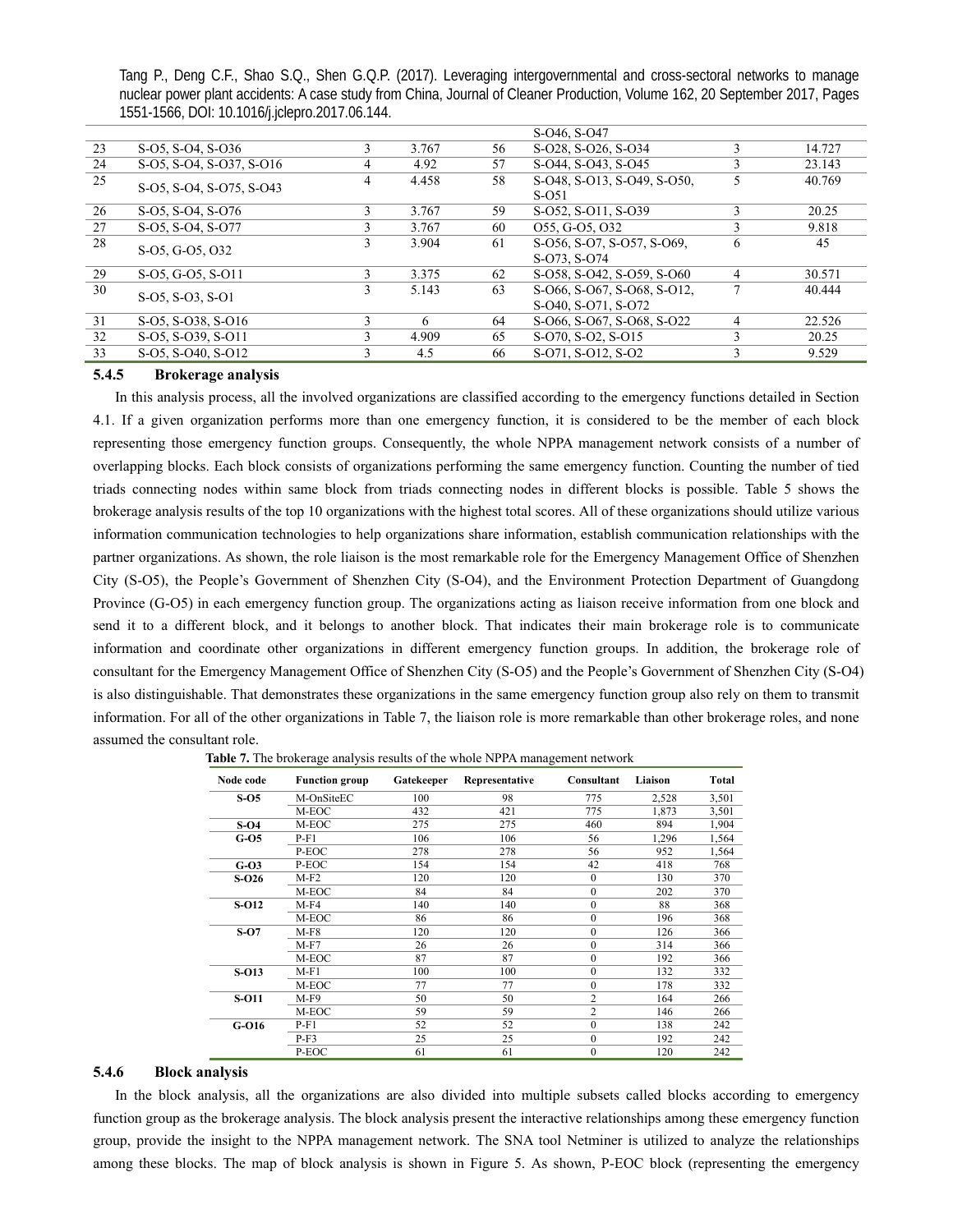command group at the provincial governmental level) and M-EOC block (representing the emergency command group at the municipal governmental level) occupy the central position in the provincial and municipal NPPA management networks. Second, the M-OnSite block (representing the on-site emergency command group) connects with the M-EOC block, and no link exists between the M-OnSite block and the P-EOC block. The organizations in the provincial NPPA management network dispatch responders to the scene of this accident. Moreover, the onsite emergency command group represented by M-OnSite should interact with organizations from provincial governmental level to report information, obtain resource. Thus, the absence of interactive relationship between M-OnSite block and the P-EOC block poses barriers for collaboration in NPPA management. Third, there is not link between the M-EOC block and the In-SiteM block, which represent the group of organizations responding to the NPPAs in the area of the nuclear power plants. That leads to the municipal government cannot obtain the situation information of the accident timely, and cannot collaborate with the operational enterprise of nuclear power plants belong to the In-SiteM block. Finally, no direct interactive relationship exists between the blocks performing the same types of emergency function in the provincial and municipal government levels. For example, P-F10 block and M-F8 block are the same emergency function groups providing electricity, and should interact and collaborate with each other in NPPA management. However, the absence of interactive relationship between them makes that it is difficult to provide emergency services collaboratively.



## **6. Discussions and implications**

In the current time, the number of nuclear power plants increases rapidly, and how to address the disastrous situation caused by NPPAs is an existing problem in China. From the empirical research of the earliest nuclear power plants in China, this study investigates and conceptualizes the governance mechanisms for improving inter-organizational collaboration in the Chinese political-administrative context. The intergovernmental and cross-sectoral network structure of NPPAs management are examined and analyzed based on SNA. From the network perspective, the characteristic of NPPAs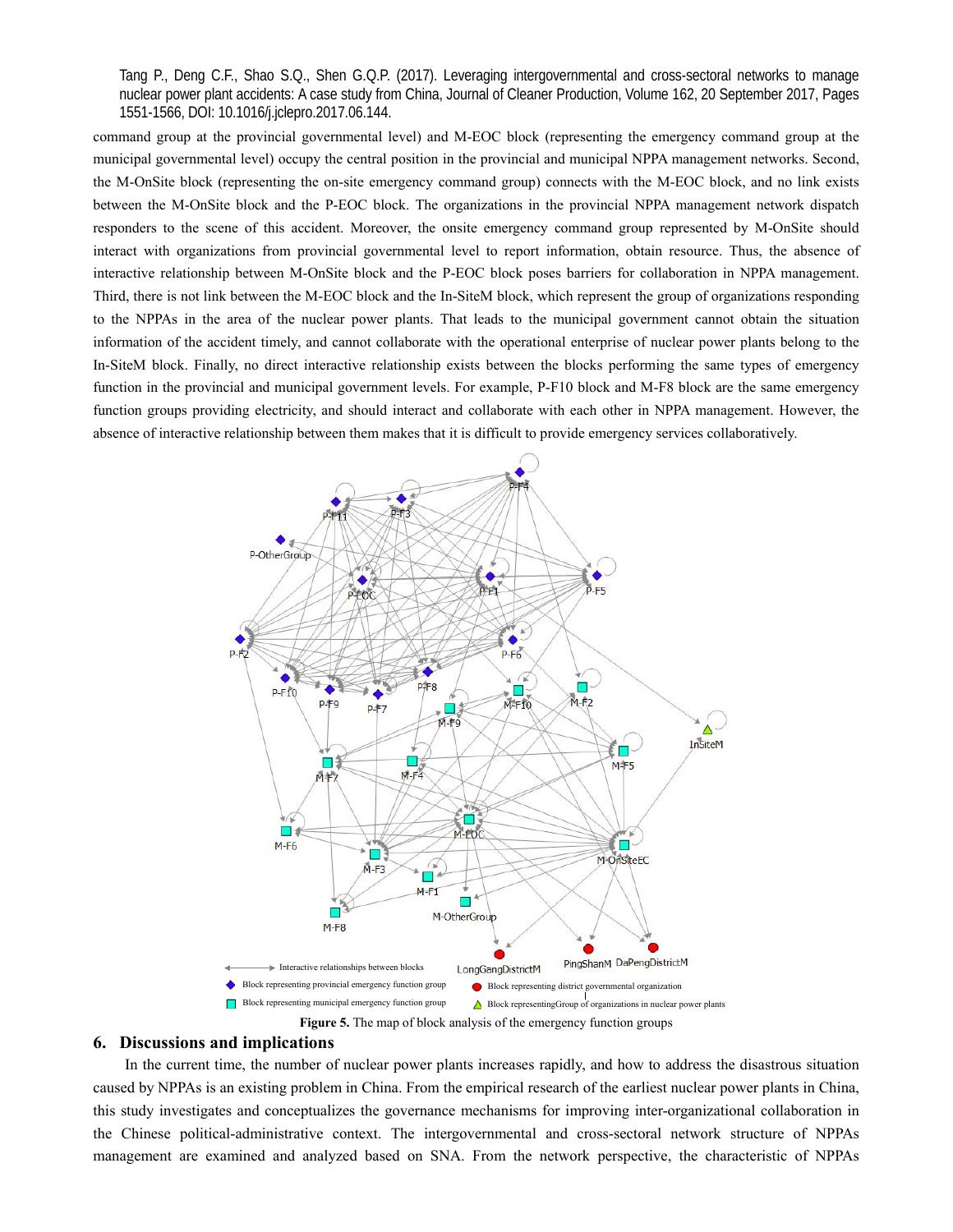management network are examined and the obstacles of effective collaboration are discovered in Section 5. In this section, how to improve interorganizational collaboration in NPPAs management is presented and discussed in China.

As mentioned in Section 5.1, the current emergency management system of NPPAs in China mainly relies on the resources and capabilities of public sectors. Only a few private organizations are involved in the municipal NPPAs management network, and non-profit organizations are absent in the network. However, private and non-profit sectors can provide diversified resources and capabilities beyond the public sectors. That is essential for satisfying requirements of NPPAs management. Especially, private sectors and non-profit can provide emergency services with lower cost and higher quality, such as transportation, logistics support, communication support, evacuation and settlement. Therefore, public sectors in emergency function groups, such as transportation group, communication group, hidden, evacuation, and settlement group, logistics supporting group, should establish collaborative relationships with private and non-profit organizations, and integrating their resources and capabilities for providing the emergency services together.

Secondly, unlike the other network in most of the existing literatures (Kapucu, 2010; Mandell, 2003), the NPPAs management network is a hybrid network (Moynihan, 2007) shaped by the interweaving of the hierarchical and horizontal interorganizational relationships. Especially, in Chinese centralized political-administrative structure, NPPA management networks add one or more layers of horizontal relationships for employing multiple governance mechanisms on the hierarchical structure of public organizations. In each level of jurisdictional government, the hierarchy mechanism is still the traditional tool for achieving rapid coordinated response (Moynihan, 2007). That is crucial in NPPAs management. In particular, collaboration among multiple levels of jurisdictional governments are mainly achieved by established and sustained the interorganizational hierarchies. Meanwhile, the network governance mechanism is required along with the hierarchy mechanism to address the fragmentation of authorities and to enhance collaboration. This empirical research proves that the hierarchy mechanism and the network mechanism based on trust are not mutually exclusive; instead, they complement each other in the NPPA management context. In fact, a hybrid governance mode, which is the combination of hierarchical, market, and network governance mechanism, takes into effects for improving collaboration among public, private and non-profit organizations in NPPAs management.

Thirdly, NPPAs management network demonstrates the characteristics of selective integration. From the evidences of network analysis, both brokerage and closure strategies are employed for improving interorganizational collaboration. The brokerage strategy emphasizes the use of diverse participating organizations to provide access to a wide range of information and resources. The organizations acting as bridges provide access to novel resources and new information for other partner organizations. In this research, the Emergency Management Office of Shenzhen City (S-O5) and the Environment Protection Department of Guangdong Province (G-O5) are the core of the network of each governmental level respectively, and prioritize the creation of new partnerships with other organizations. In this research, such organizations are list in Table 4, whose communication infrastructures and capacities should be paid attention to. Moreover, a forum for coordinating efforts of numerous responsible organizations should be established to build and sustain relationships among them in the practices. On the other hand, the closure strategy emphasizes collaboration only with those organizations with similar capacities to overcome communication barriers and cultural conflicts. Such strategy allows these organizations to increase repeated interactions and trust building within designed emergency function groups, which is effective for developing common operational picture and cognition (Comfort, 2007). This strategy typically focuses on creating and maintaining network ties by designing and using exercises in NPPAs management practice. However, building and sustaining the interorganizational collaborative relationship is costly. Therefore, only a small number of organizations participates in an emergency function group, and the involved organization takes considerable time and efforts to build and maintain such relationships. In addition, the existing inter-organizational relationships takes on different levels of importance in the communication process of the NPPAs management network. The relationships listed in Table 5 have higher link betweenness centrality, and play more important roles in NPPAs management. Therefore, those interorganizational relationships should be paid more attention to be sustained.

Finally, from the block analysis in Section 5.4.6, there doesn't exist interactive relationships between several pairs of emergency function groups providing the same functions in provincial and municipal governmental level. That inhibits the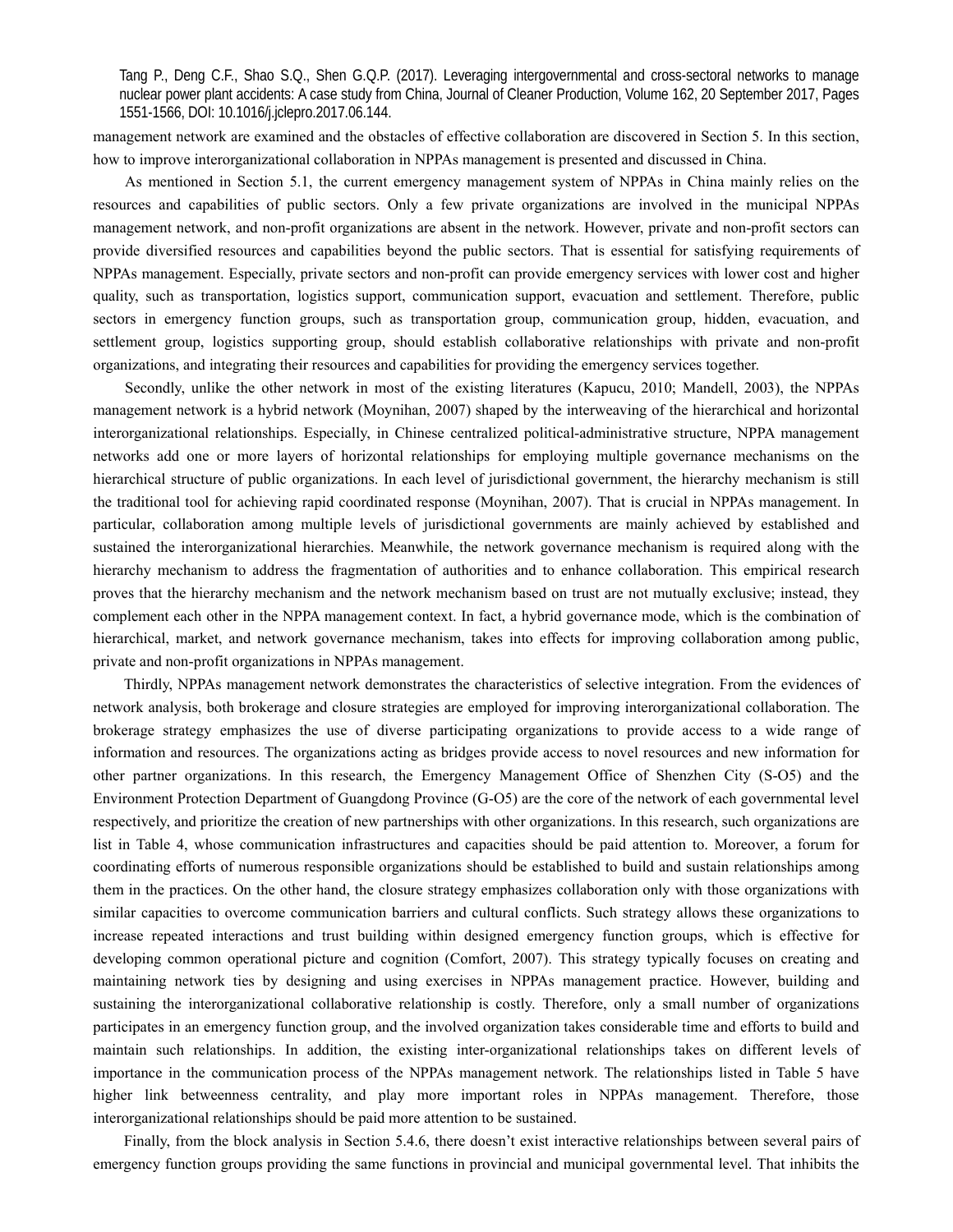integration of emergency services and resources of the same type and reduces intergovernmental collaboration. Therefore, organizations in the same emergency function groups at different governmental levels, such as logistics supporting groups in municipal and provincial governmental level (represented by P-F10 and M-F8), should build and sustain relationships with each other for improving collaboration. In addition, the on-site emergency command group (represent by M-OnsiteEC) is responsible for coordinating responders and resources affiliating to organizations from different government level at the accident site. It should establish collaborative relationships with the emergency command group in the provincial governmental level (represent by P-EOC). In the current institutional NPPA management network, the directive interaction between the operation enterprise of the nuclear power plant and municipal government doesn't exist. The NPPAs management regulation should be reformed to allow the operation enterprise of the nuclear power plant to report to the Emergency Management Office of Shenzhen City directly for achieving coordinated operations between the in-site response and the off-site response around the nuclear power plant, which is mainly performed by the municipal jurisdictional government.

### **7. Conclusions and future work**

NPPAs management involves responsibilities of multiple jurisdictional governments and requires complex interaction and coordinated efforts of numerous organizations. The intergovernmental and cross-sectoral network provides an arrangement to enable multiple organizations with diversified capabilities to work together effectively toward the common objective of addressing NPPAs. This research investigates and conceptualizes governance mechanisms and associated interorganizational relationships involving in each governmental level and between multiple jurisdictional governments in the field of NPPAs management. The developed political-administrative structure are deemed to improve collaboration among involved organizations. Unlike most of the existing literature, in which the network mechanism are explained via a contrast with hierarchical mechanism; instead, they are discovered to play essential roles together and complement with each other. For intergovernmental relationships, the hierarchical mechanism is the main role to improve collaboration, and the network mechanism is its auxiliary. NPPAs management network is a hybrid network consisting of hierarchical and horizontal relationships, which provides the flexibility and achieve rapid coordination in the time-critical context. Another contribution of this research is to construct the inter-governmental and cross-sectoral network in an empirical case, and employ SNA to analyze of the network structure at the levels of the node, link, subset of the node, and entire network. The network structural characteristics and their impact on interorganizational interactions are examined and discussed. A number of managerial implications for improving inter-organizational collaboration in the NPPA management network are present in this field.

The network in this research is formed through mandate and are defined by the regulations; thus, a lack of consideration exist regarding emergent participating organizations and interorganizational relationships in NPPAs management. The formal emergency management network, which disregards how emergent relationships typically form and how they are sustained, may not operate as intended. The gap between the formal network and the actual emergency response network provides a future research direction.

#### **Acknowledgment**

The work was supported by National Science Foundation Grant of China (Project No. 71303093), Hong Kong Scholar Program, Humanities and Social Science Youth Fund of the Ministry of Education in China (Project No. 13YJC630145) and the Fundamental Research Funds for the Central Universities of China (Project No. 21612301).

#### **References**

Ansell, C., Gash A., 2007. Collaborative governance in theory and practice. Journal of Public Administration Research and Theory, 18, 543-571.

- Ansell, C., Boin, A., Keller, A., 2010. Managing transboundary crises: identifying the building blocks of an effective response system. Journal of Contingencies & Crisis Management, 18 (4), 195–207.
- Beck T. E., Plowman D. A., 2014, Temporary, Emergent Interorganizational Collaboration in Unexpected Circumstances A Study of the Columbia Space Shuttle Response Effort, Organization Science, 25(4), 1234-1252.
- Boin, A., Bynander F., 2015. Explaining success and failure in crisis coordination. Geografiska Annaler: Series A, Physical Geography, 97(1), 123-135.

Comfort, L.K., 2007. Crisis management in hindsight: cognition, communication, coordination, and control. Public Administration Review, 67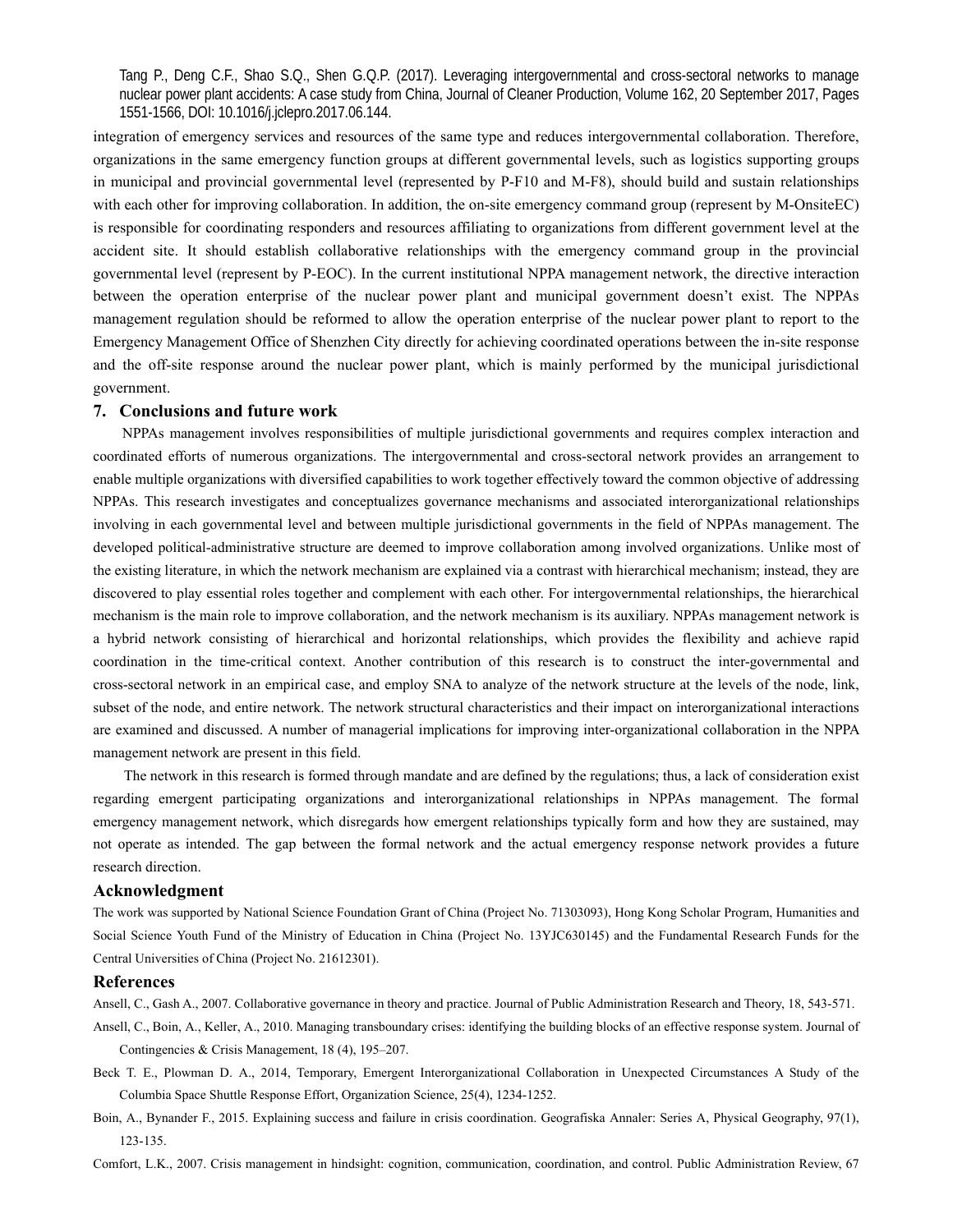(s1), 189-197.

- Comfort, L.K., Haase, T.W., 2006a. Communication, coherence, and collective action: the impact of Hurricane Katrina on communications infrastructure. Public Works Management and Policy, 10, 328-343.
- Comfort, L. K., Kapucu, N., 2006b. Inter-organizational coordination in extreme events: the world trade center attack, September 11, 2001. Natural Hazards, 39, 309-327.
- Duncan S., Neil B., 2014. Analysing causes of avoidable waste in complex systems: a case study from the nuclear industry. Journal of Cleaner Production. 85, 41-50.
- Edward P., Weber A., Khademian M., 2008. Wicked problems, knowledge challenges, and collaborative capacity builders in network settings. Public Administration Review. 334-348.
- Gould, R.V., Fernandez, R.M., 1989. Structures of mediation: a formal approach to brokerage in transaction networks. Sociological Methodology, 19, 89-126.
- Guo, X.S., Kapucu, N., 2015. Examining collaborative disaster response in China: network perspectives. Natural Hazards, 79(3), 1-17.
- Hermansson, H. M., 2016, Disaster Management Collaboration in Turkey Assessing Progress and Challenges of Hybrid Network Governance, Public administration, 94(2), 333-349.
- Hu, Q., Khosa, S., Kapucu, N., 2015. The intellectual structure of empirical network research in public administration. Journal of Public Administration Research & Theory, 18 (4), 481-4.
- Hu, Q., Knox, C.C., Kapucu, N., 2014. What have we learned since September 11, 2001? a network study of the Boston marathon bombings response. Public Administration Review, 74 (6), 698–712.
- Hossain, L., Kuti, M., 2008. Cordnet: toward a distributed behavior model for emergency response coordination. Project Management Journal, 39(4), 68-94.
- Huang, K., Provan, K.G., 2007. Structural embeddedness and organizational social outcomes in a centrally governed mental health services network. Public management review, 9(2): 169-189.
- Kapucu N., 2005. Interorganizational coordination in dynamic context: networks in emergency response management. Connections, 26: 35–50.
- Kapucu, N., 2006. Interagency communication networks during emergencies boundary spanners in multiagency

coordination. The American Review of Public Administration, 36, 207-225.

- Kapucu, N., 2008. Collaborative emergency management: better community organizing, better public preparedness and response. Disasters, 32(2), 239-62.
- Kapucu, N., 2009. Interorganizational coordination in complex environments of disasters: The Evolution of intergovernmental disaster response systems. Journal of Homeland Security and Emergency Management, 6(1), Article 47
- Kapucu, N., Arslan, T., Collins, M.L., 2010. Examining intergovernmental and interorganizational response to catastrophic disasters:toward a network-centered approach. Administration & Society, 42 (2), 222-247.
- Kapucu, N., Demiroz, F., 2011. Measuring performance for collaborative public management using network analysis methods and tools. Public Performance and Management Review 34(4): 549–79.
- Kapucu, N., Garayev, V., 2012. Designing, managing and sustaining functionally collaborative management networks. The American Review of Public Administration, 43, 312-330.
- Kapucu, N., Garayev, V., 2014. Structure and network performance: horizontal and vertical networks in emergency management. Administration & Society, 1-31.
- Kapucu, N., Hu, Q., 2014. Understanding multiplexity of collaborative emergency management networks. American Review of Public Administration, 1-19.
- Lei, Y.D., Liu, C.C., Zhang L.B., et al., 2015. Adaptive governance to typhoon disasters for coastal sustainability: A case study in Guangdong, China. Environmental Science & Policy, 54, 281–286.
- Lu X. L., Xue, L., 2016, Managing the unexpected: sense-making in the Chinese emergency management system. Public Administration, 94(2), 414–429.
- Mandell, M., Steelman, T., 2003. Understanding what can be accomplished through interorganizational innovations the importance of typologies, context and management strategies. Public Management Review, 5(2), 197-224.

Mamun M. A., 2013, Recent Fukushima nuclear detonation, Chernobyl nuclear fallout, three mile island nuclear accident and atomic bomb